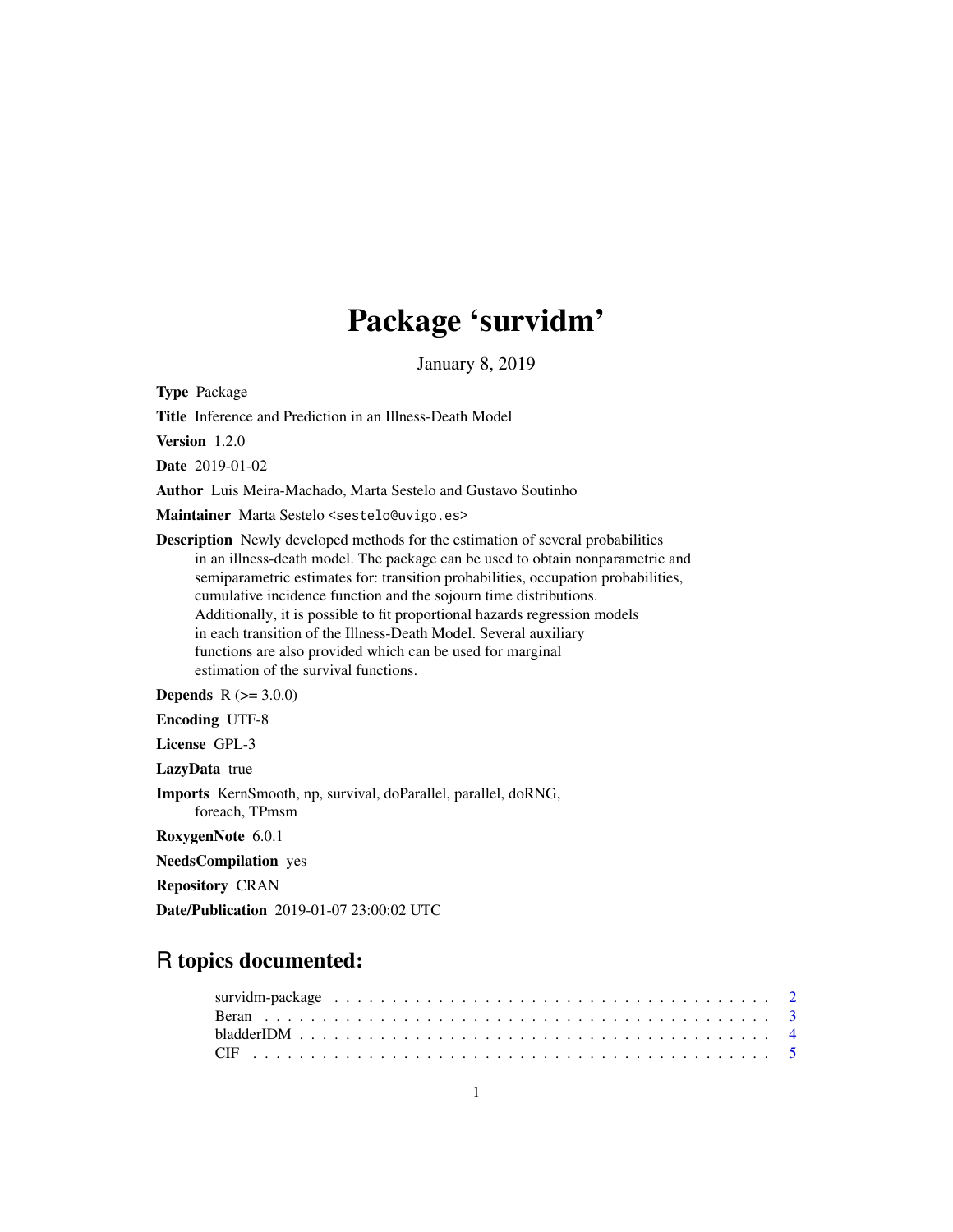# <span id="page-1-0"></span>2 survidm-package

| Index | 31 |
|-------|----|

survidm-package *survidm: Inference and Prediction in an Illness-Death Model*

#### **Description**

Newly developed methods for the estimation of several probabilities in an illness-death model. The package can be used to obtain nonparametric and semiparametric estimates for: transition probabilities, occupation probabilities, cumulative incidence function and the sojourn time distributions. Additionally, it is possible to fit proportional hazards regression models in each transition of the Illness-Death Model. Several auxiliary functions are also provided which can be used for marginal estimation of the survival functions.

# Author(s)

Luis Meira-Machado, Marta Sestelo and Gustavo Soutinho.

Maintainer: Marta Sestelo, sestelo@uvigo.es

#### References

Aalen O. O., Johansen S. (1978) An Empirical Transition Matrix for Nonhomogeneous Markov Chains Based on Censored Observations. Scandinavian Journal of Statistics, 5(3), 141–150.

Cao R., Lopez-de Ullibarri I., Janssen P., Veraverbeke N. (2005) Presmoothed kaplan-meier and nelsonaalen estimators. Journal of Nonparametric Statistics, 17, 31–56.

de Una-Alvarez J. and Meira-Machado L. (2015). Nonparametric estimation of transition probabilities in a non-Markov illness-death model: a comparative study. Biometrics, 71, 364–375.

Geskus R.B. (2011). Cause-specific cumulative incidence estimation and the fine and gray model under both left truncation and right censoring. Biometrics, 67, 39–49.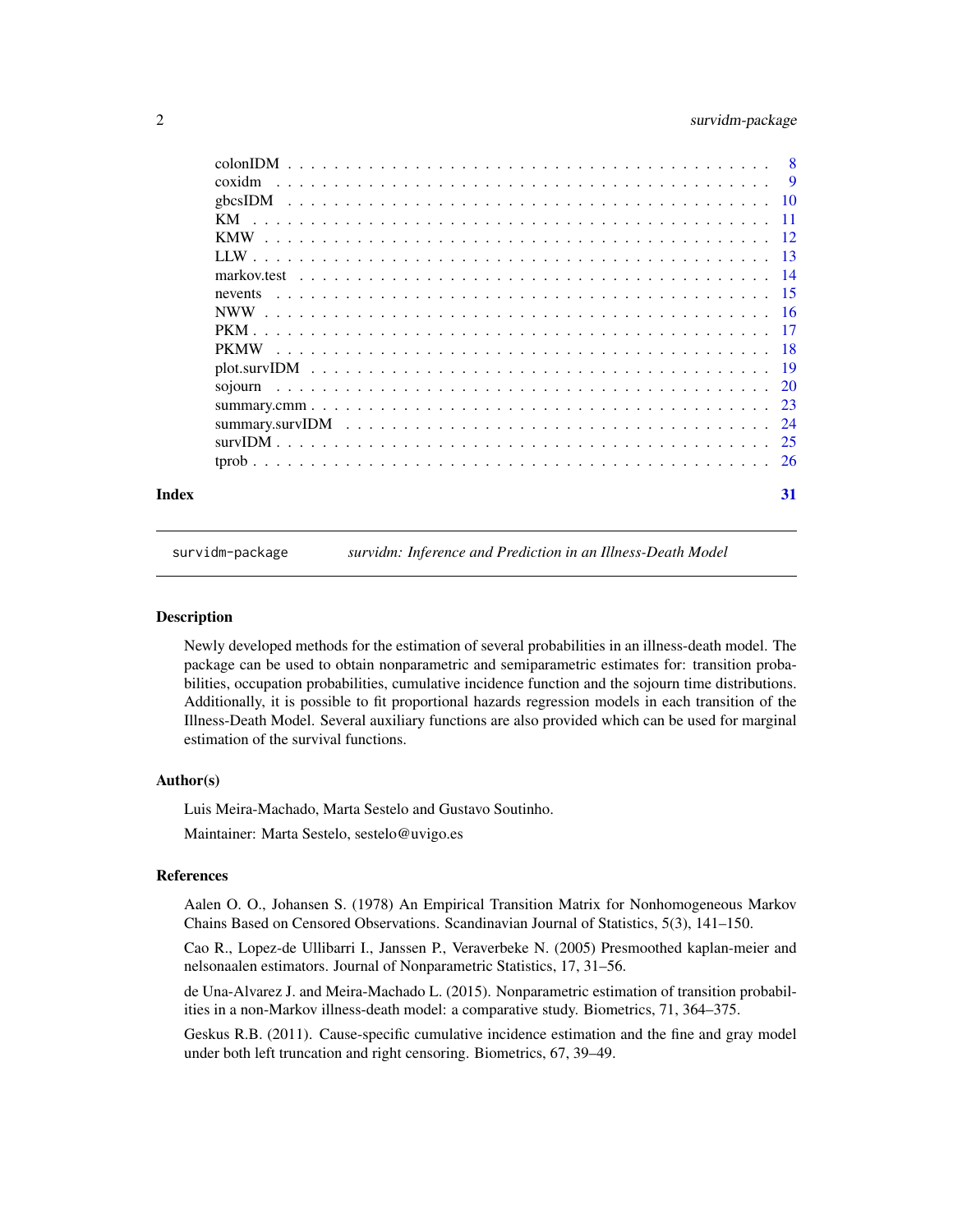#### <span id="page-2-0"></span>Beran 3

Meira-Machado L. F., de Una-Alvarez J. and Cadarso-Suarez C. (2006). Nonparametric estimation of transition probabilities in a non-Markov illness-death model. Lifetime Data Anal 12(3), 325–344.

```
Satten G.A. and Datta S. (2002) Marginal estimation for multi-stage models: waiting time distribu-
tions and competing risks analyses. Statistics in Medicine, 21, 3–19.
```

| Beran | Estimation of the conditional distribution function of the response, |
|-------|----------------------------------------------------------------------|
|       | given the covariate under random censoring.                          |

# Description

Computes the conditional survival probability  $P(T > y|Z = z)$ 

# Usage

```
Beran(time, status, covariate, delta, x, y, kernel = "gaussian", bw, lower.tail = FALSE)
```
#### Arguments

| time         | The survival time of the process.                                                                                                                                   |
|--------------|---------------------------------------------------------------------------------------------------------------------------------------------------------------------|
| status       | Censoring indicator of the total time of the process; 0 if the total time is censored<br>and 1 otherwise.                                                           |
| covariate    | Covariate values for obtaining estimates for the conditional probabilities.                                                                                         |
| delta        | Censoring indicator of the covariate.                                                                                                                               |
| $\mathsf{x}$ | The first time (or covariate value) for obtaining estimates for the conditional<br>probabilities. If missing, 0 will be used.                                       |
| <b>y</b>     | The total time for obtaining estimates for the conditional probabilities.                                                                                           |
| kernel       | A character string specifying the desired kernel. See details below for possible<br>options. Defaults to "gaussian" where the gaussian density kernel will be used. |
| bw           | A single numeric value to compute a kernel density bandwidth.                                                                                                       |
| lower.tail   | logical; if FALSE (default), probabilities are $P(T > y Z = z)$ otherwise, $P(T \le z)$<br>$y Z = z$ ).                                                             |

#### Details

Possible options for argument window are "gaussian", "epanechnikov", "tricube", "boxcar", "triangular", "quartic" or "cosine".

# Author(s)

Luis Meira-Machado, Marta Sestelo and Gustavo Soutinho

# References

R. Beran. Nonparametric regression with randomly censored survival data. Technical report, University of California, Berkeley, 1981.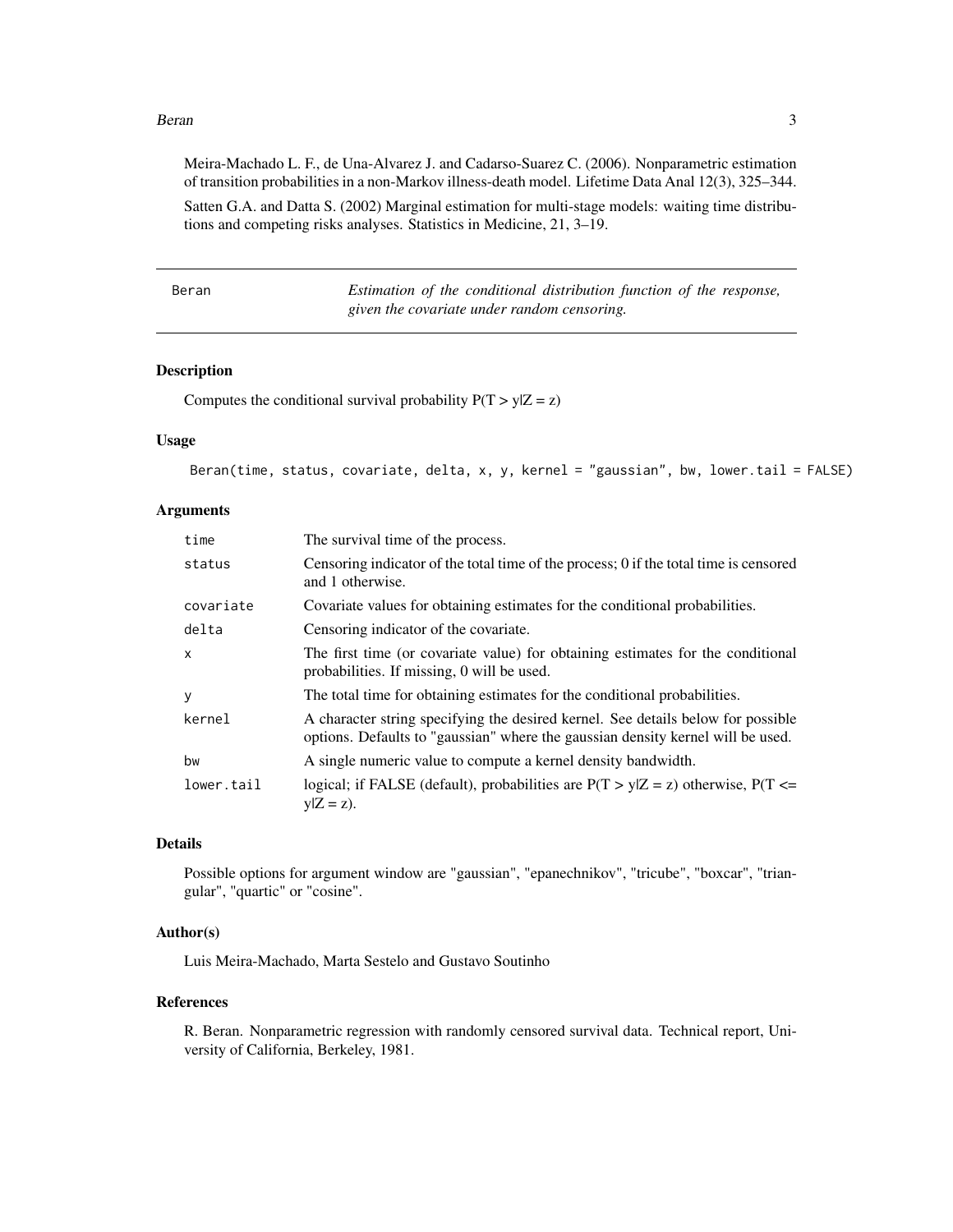# <span id="page-3-0"></span>Examples

```
obj <- with(colonIDM, survIDM(time1, event1, Stime, event))
obj0 <- obj
#P(T>y|age=45)
library(KernSmooth)
h <- dpik(colonIDM$age)
Beran(time = obj0$Stime, status = obj0$event, covariate = colonIDM$age,
x = 45, y = 730, bw = h)
#P(T<=y|age=45)
Beran(time = obj0$Stime, status = obj0$event, covariate = colonIDM$age,
x = 45, y = 730, bw = h, lower.tail = TRUE)
```
bladderIDM *Bladder Cancer Recurrences.*

#### **Description**

bladderIDM is a data frame with 8 variables and 85 observations. Data on recurrences of bladder cancer, used by many people to demonstrate methodology for recurrent event modelling.

#### Usage

```
data("bladderIDM")
```
# Format

A data frame with 85 observations on the following 8 variables. Below a brief description is given for some of these variables.

- t1 Time to first recurrence/censoring, whichever occurs first.
- e1 Recurrence/censoring indicator (first recurrence=1) for the first time (t1).
- t2 Time to second recurrence/censoring, whichever occurs first.
- e2 Recurrence/censoring indicator (second recurrence=1) for the second time (t2)
- t3 Time to recurrence/censoring, whichever occurs first.
- e3 Recurrence/censoring indicator (third recurrence=1) for the third time (t3)
- t4 Time to fourth recurrence/censoring, whichever occurs first.
- e4 Recurrence/censoring indicator (fourth recurrence=1) for the fourth time (t4)

# References

Byar, D. (1980) Veterans administration study of chemoprophylaxis for recurrent stage i bladder tumors: Comparisons of placebo, pyridoxine and topical thiotepa. Bladder Tumors and Other Topics in Urological Oncology, 18:363–370.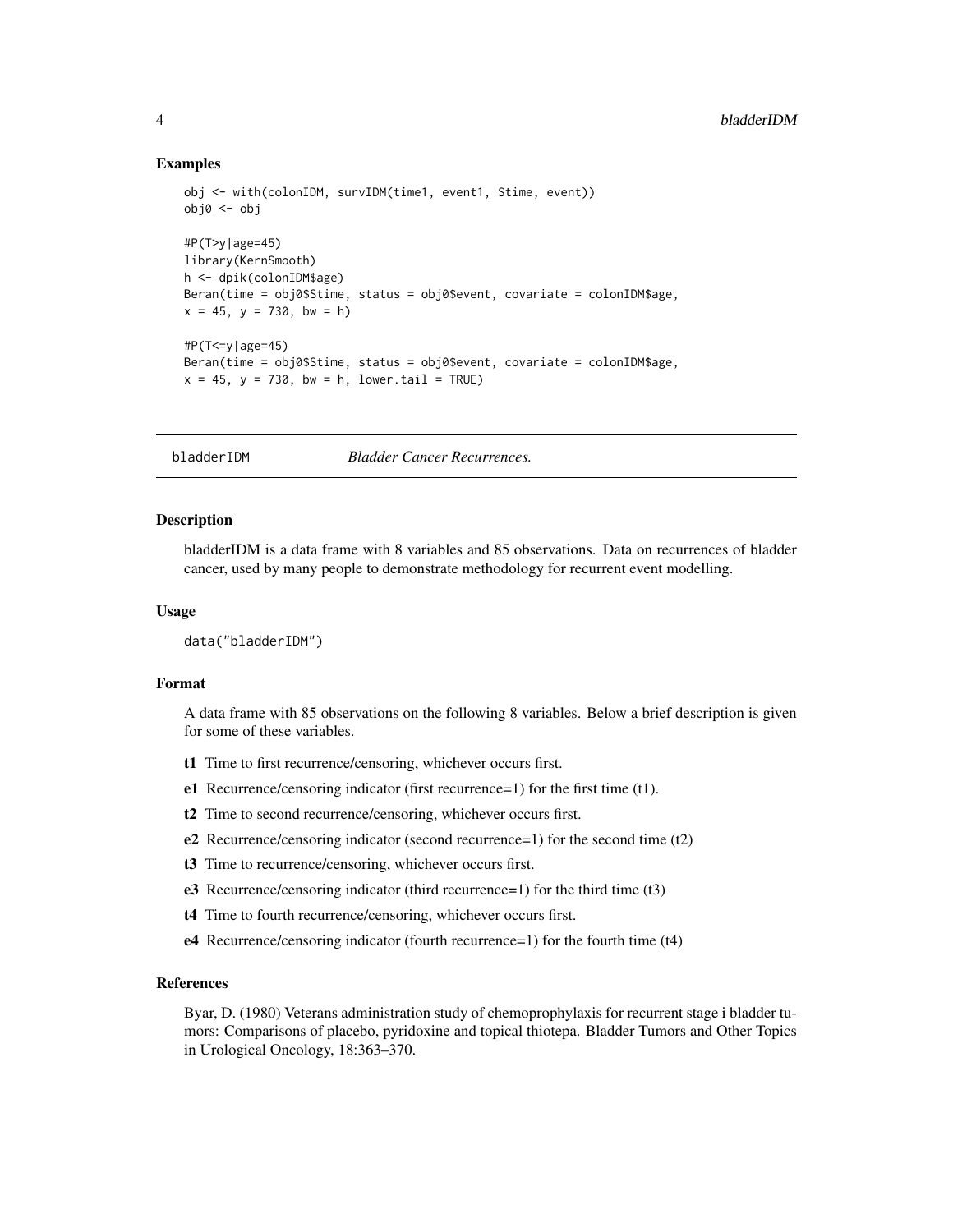# <span id="page-4-0"></span> $CIF$  5

# Examples

data(bladderIDM) head(bladderIDM)

CIF *Nonparametric estimation of the Cumulative Incident Functions in the illness-death model*

# Description

This function is used to obtain nonparametric estimates of the cumulative incidence probabilities in the illness-death model. They represent the probability of one individual's being or having been in state j at time t.

# Usage

```
CIF(formula, s, data, conf = FALSE, n.boot = 199, conf.level = 0.95,
 z.value, bw = "dpik", window = "gaussian", method.weights = "NW",
  cluster = FALSE, ncores = NULL, presmooth = FALSE)
```
# Arguments

| formula    | A formula object, which must have a survIDM object as the response on the<br>left of the $\sim$ operator and, if desired, a term on the right. The term may be<br>a qualitative or quantitative variable. Without covariates, the right hand side<br>should be $\sim$ 1. |
|------------|--------------------------------------------------------------------------------------------------------------------------------------------------------------------------------------------------------------------------------------------------------------------------|
| S          | The first time for obtaining estimates for the cumulative incidence functions. If<br>missing, 0 will be used.                                                                                                                                                            |
| data       | A data.frame including at least four columns named time 1, event 1, Stime and<br>event, which correspond to disease free survival time, disease free survival in-<br>dicator, time to death or censoring, and death indicator, respectively.                             |
| conf       | Provides pointwise confidence bands. Defaults to FALSE.                                                                                                                                                                                                                  |
| n.boot     | The number of bootstrap replicates to compute the variance of the estimator.<br>Default is 199.                                                                                                                                                                          |
| conf.level | Level of confidence. Defaults to $0.95$ (corresponding to $95\%$ ).                                                                                                                                                                                                      |
| z.value    | The value of the covariate on the right hand side of formula at which the cumu-<br>lative incidence probabilities are computed. For quantitative covariates, i.e. of<br>class integer and numeric.                                                                       |
| bw         | A single numeric value to compute a kernel density bandwidth. Use "dpik" for<br>the KernSmooth package based selector or "np" for the 'npudensbw' function<br>of the np package.                                                                                         |
| window     | A character string specifying the desired kernel. See details below for possible<br>options. Defaults to "gaussian" where the gaussian density kernel will be used.                                                                                                      |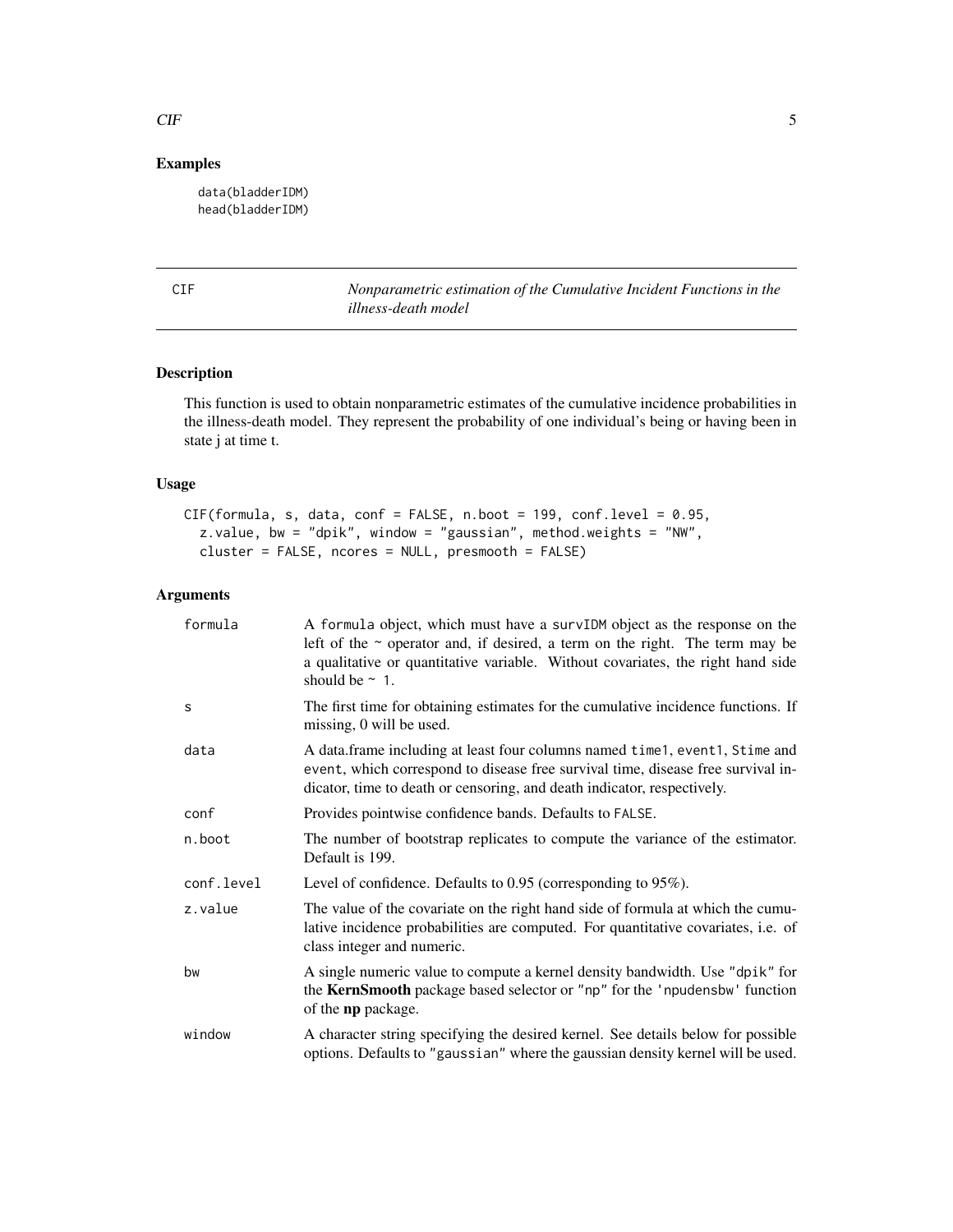|           | "NW" for the Nadaraya-Watson weights and "LL" for local linear weights. De-<br>faults to "NW".                                                                                                                                                                                                                                                                                                                                                                                                                                                          |
|-----------|---------------------------------------------------------------------------------------------------------------------------------------------------------------------------------------------------------------------------------------------------------------------------------------------------------------------------------------------------------------------------------------------------------------------------------------------------------------------------------------------------------------------------------------------------------|
| cluster   | A logical value. If TRUE (default), the bootstrap procedure for the confidence in-<br>tervals is parallelized. Note that there are cases (e.g., a low number of bootstrap<br>repetitions) that R will gain in performance through serial computation. R takes<br>time to distribute tasks across the processors also it will need time for binding<br>them all together later on. Therefore, if the time for distributing and gathering<br>pieces together is greater than the time need for single-thread computing, it does<br>not worth parallelize. |
| ncores    | An integer value specifying the number of cores to be used in the parallelized<br>procedure. If NULL (default), the number of cores to be used is equal to the<br>number of cores of the machine - 1.                                                                                                                                                                                                                                                                                                                                                   |
| presmooth | A logical value. If TRUE, the presmoothed landmark estimator of the cumulative<br>incidence function is computed.                                                                                                                                                                                                                                                                                                                                                                                                                                       |

# Details

Possible options for argument window are "gaussian", "epanechnikov", "tricube", "boxcar", "triangular", "quartic" or "cosine".

# Value

An object of class "survIDM" and one of the following two classes: "CIF" (Cumulative Incidence Function), and "cifIPCW" (Inverse Probability of Censoring Weighting for the Cumulative Incidence Function). Objects are implemented as a list with elements:

| data. frame with estimates of the cumulative incidence probabilities.                                                                             |
|---------------------------------------------------------------------------------------------------------------------------------------------------|
| data. frame with the confidence intervals of the cumulative incidence probabili-<br>ties.                                                         |
| Level of confidence.                                                                                                                              |
| The first time for obtaining estimates for the cumulative incidence probabilities.                                                                |
| The time for obtaining the estimates of cumulative incidence probabilities.                                                                       |
| logical; if FALSE (default) the pointwise confidence bands are not given.                                                                         |
| The expression of the estimated probability.                                                                                                      |
| The number of levels of the covariate. Provides important information when the<br>covariate at the right hand side of formula is of class factor. |
| The levels of the qualitative covariate (if it is of class factor) on the right hand<br>side of formula.                                          |
| A formula object.                                                                                                                                 |
| A call object.                                                                                                                                    |
|                                                                                                                                                   |

# Author(s)

Luis Meira-Machado, Marta Sestelo and Gustavo Soutinho.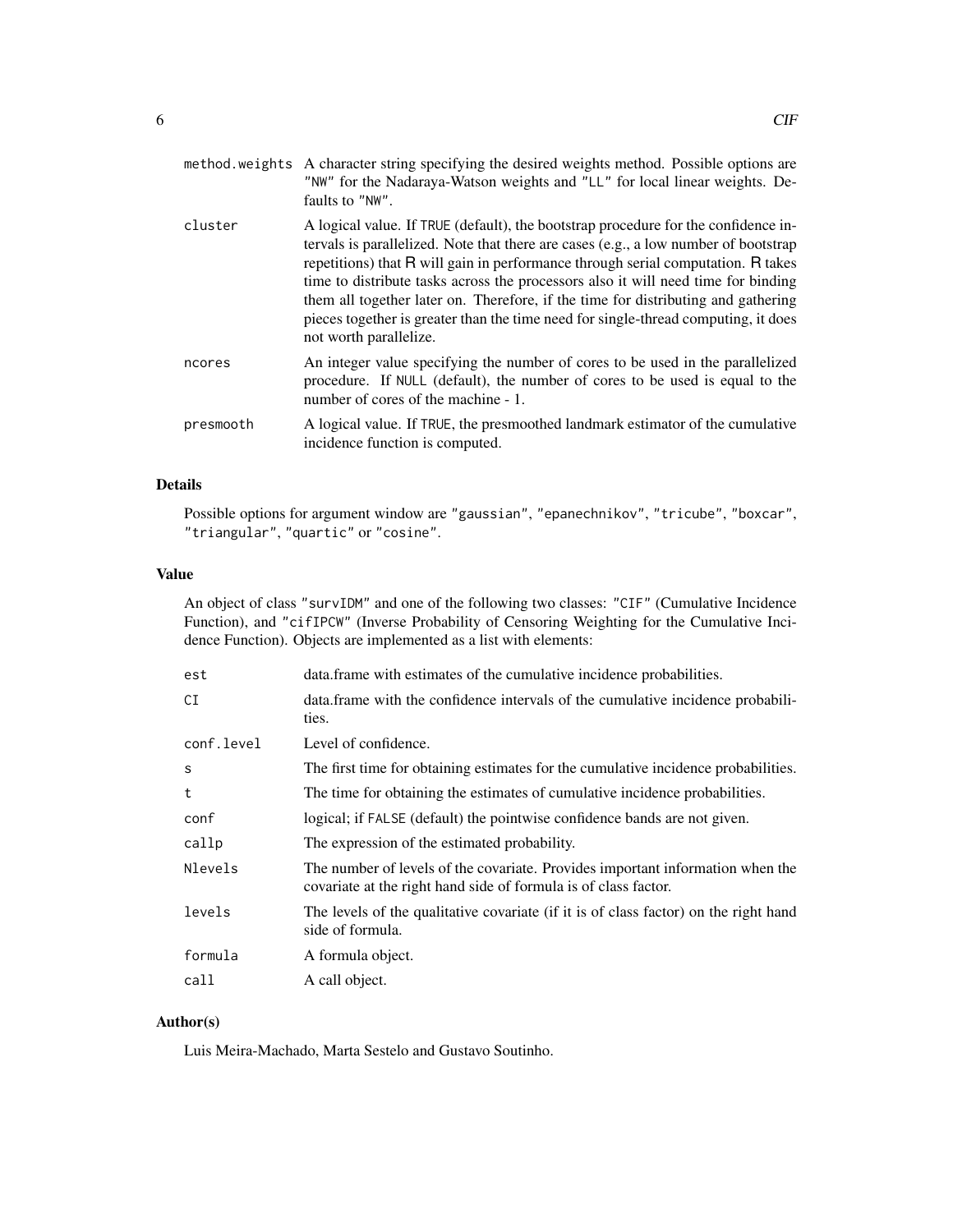#### References

Geskus, R.B. (2011). Cause-specific cumulative incidence estimation and the fine and gray model under both left truncation and right censoring. Biometrics, 67, 39–49.

Kalbeisch, J. D. and Prentice R. L. (1980) The statistical analysis of failure time data. John Wiley & Sons, New York.

### Examples

```
# Cumulative Incidence Function (CIF)
res <- CIF(survIDM(time1, event1, Stime, event) ~ 1, data = colonIDM,
conf = FALSE)
res
summary(res, time=365*1:7)
plot(res, ylim=c(0, 0.6))
res01 <- CIF(survIDM(time1, event1, Stime, event) ~ 1, data = colonIDM,
conf = FALSE, presmooth = TRUE)
res01
summary(res01, time=365*1:7)
plot(res01, ylim=c(0, 0.6))
# CIF for those in State 1 at time s=365, Y(s)=0
res1 <- CIF(survIDM(time1, event1, Stime, event) ~ 1, data = colonIDM,
s = 365, conf = FALSE)
summary(res1, time=365*1:7)
plot(res1, ylim=c(0, 0.6))
# Conditional CIF (with a factor)
res2 <- CIF(survIDM(time1, event1, Stime, event) ~ factor(sex),
data = colonIDM, s = 365, conf = FALSE)summary(res2, time=365*1:5)
plot(res2)
res2.1 <- CIF(survIDM(time1, event1, Stime, event) ~ factor(sex), #new
data = colonIDM, s = 365, conf = FALSE, present = TRUE)summary(res2.1, time=365*1:5)
plot(res2.1)
# Conditional CIF (with continuous covariate)
res3 <- CIF(survIDM(time1, event1, Stime, event) ~ age, data = colonIDM,
z.values = 56, conf = FALSE)
summary(res3, time=365*1:6)
plot(res3)
```
 $CIF$  7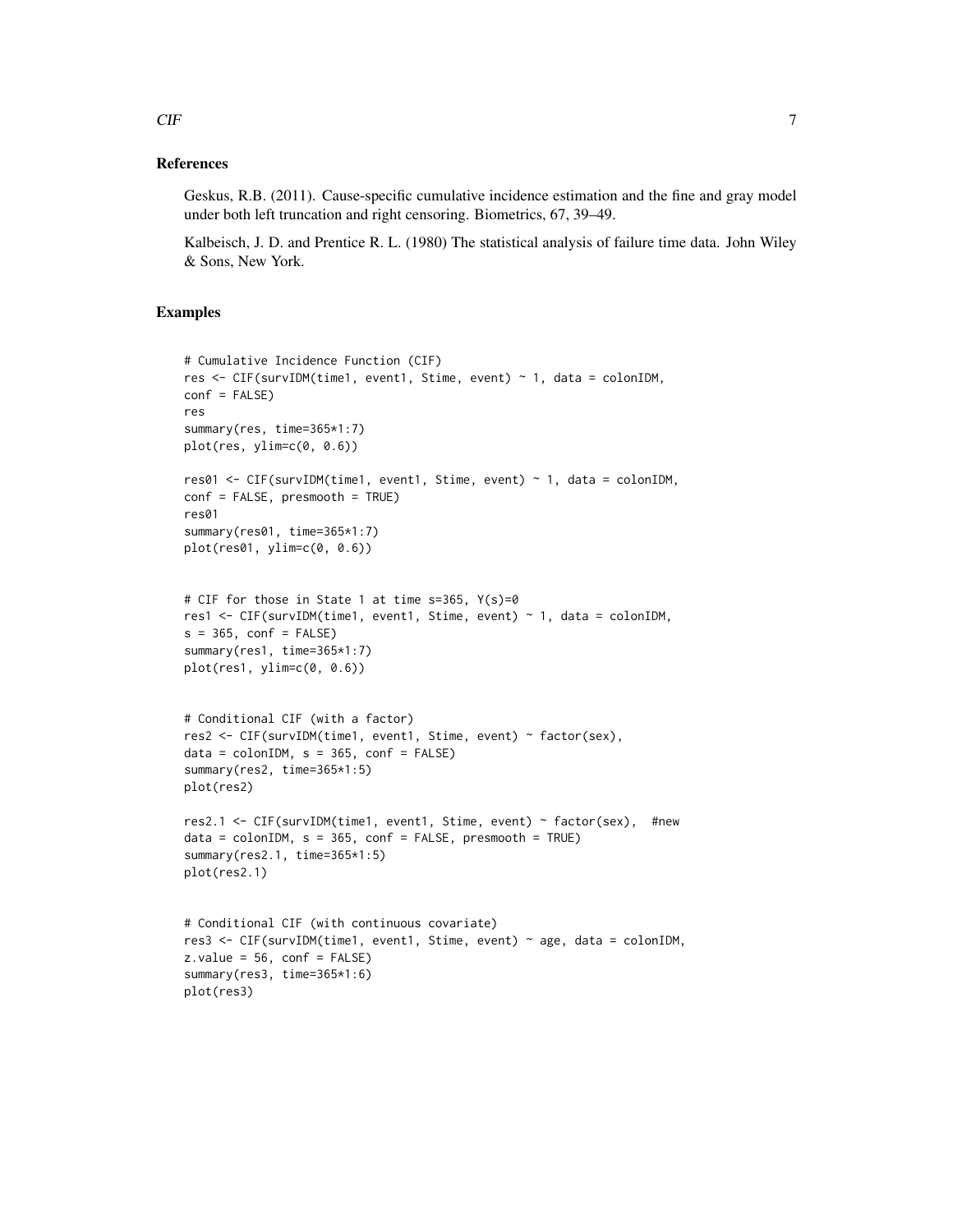# <span id="page-7-0"></span>Description

These are data from one of the first successful trials of adjuvant chemotherapy for colon cancer. Levamisole is a low-toxicity compound previously used to treat worm infestations in animals; 5-FU is a moderately toxic (as these things go) chemotherapy agent.

#### Usage

data("colonIDM")

# Format

A data frame with 929 observations on the following 15 variables. Below a brief description is given for some of these variables.

time1 Time to recurrence/censoring/death, whichever occurs first.

event1 Recurrence/censoring indicator (recurrence=1, alive=0).

Stime Time to censoring/death, whichever occurs first.

event Death/censoring indicator (death=1, alive=0).

rx Treatment - Obs(ervation), Lev(amisole), Lev(amisole)+5-FU.

sex Sex indicator (male=1, female=0).

age Age in years.

obstruct Obstruction of colon by tumour.

perfor Perforation of colon.

adhere Adherence to nearby organs.

nodes Number of lymph nodes with detectable cancer.

differ Differentiation of tumour (1=well, 2=moderate, 3=poor).

extent Extent of local spread (1=submucosa, 2=muscle, 3=serosa, 4=contiguous structures).

surg Time from surgery to registration (0=short, 1=long).

node4 More than 4 positive lymph nodes.

#### Source

The study is originally described in Laurie (1989).The main report is found in Moertel (1990). This data set is closest to that of the final report in Moertel (1991). A version of the data with less follow-up time was used in the paper by Lin (1994).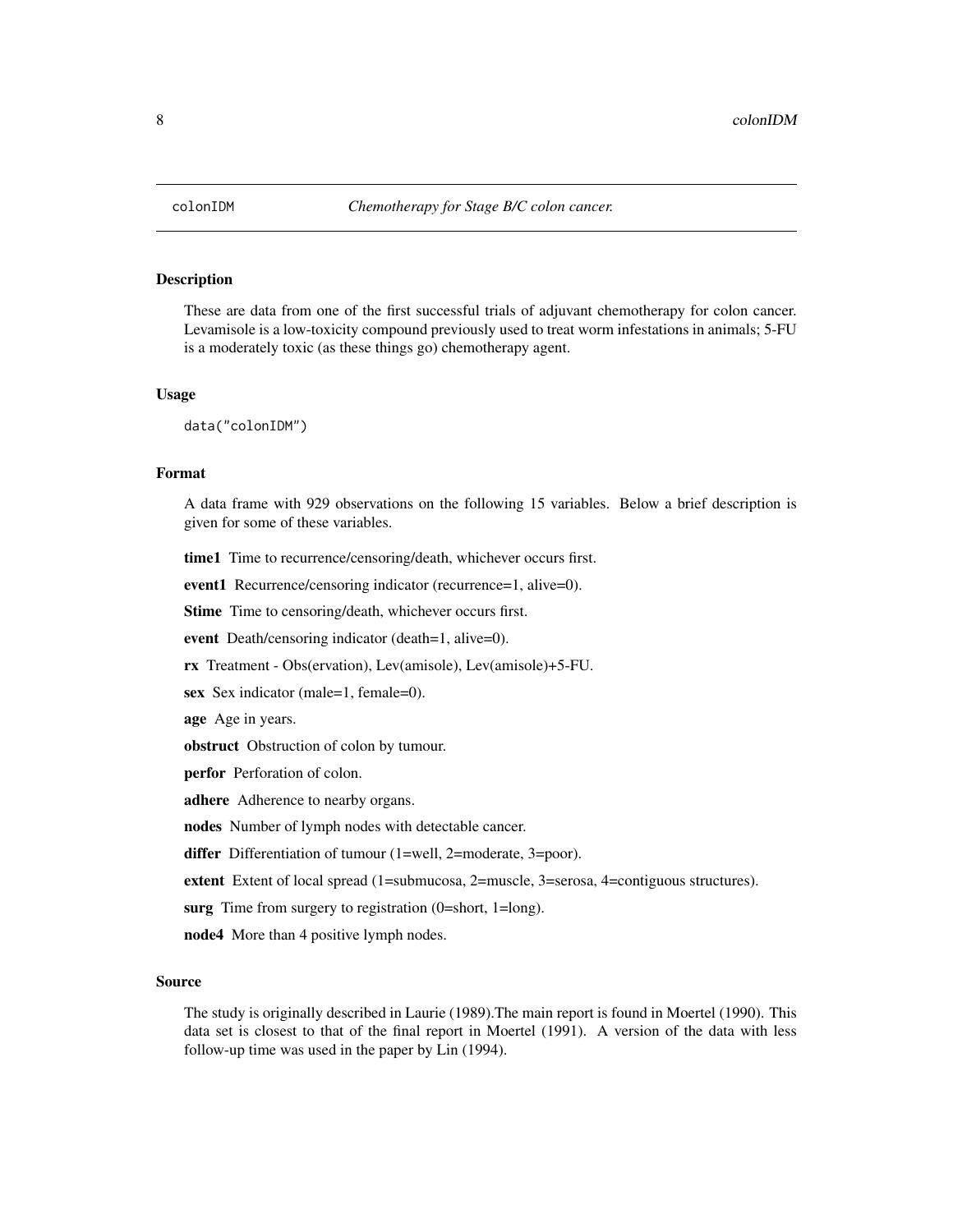#### <span id="page-8-0"></span>coxidm **9**

### References

JA Laurie, CG Moertel, TR Fleming, HS Wieand, JE Leigh, J Rubin, GW McCormack, JB Gerstner, JE Krook and J Malliard. Surgical adjuvant therapy of large-bowel carcinoma: An evaluation of levamisole and the combination of levamisole and fluorouracil: The North Central Cancer Treatment Group and the Mayo Clinic. Journal of Clinical Oncology, 7:1447-1456, 1989.

DY Lin. Cox regression analysis of multivariate failure time data: the marginal approach. Statistics in Medicine, 13:2233-2247, 1994.

CG Moertel, TR Fleming, JS MacDonald, DG Haller, JA Laurie, PJ Goodman, JS Ungerleider, WA Emerson, DC Tormey, JH Glick, MH Veeder and JA Maillard. Levamisole and fluorouracil for adjuvant therapy of resected colon carcinoma. New England Journal of Medicine, 332:352-358, 1990.

CG Moertel, TR Fleming, JS MacDonald, DG Haller, JA Laurie, CM Tangen, JS Ungerleider, WA Emerson, DC Tormey, JH Glick, MH Veeder and JA Maillard. Fluorouracil plus Levamisole as and effective adjuvant therapy after resection of stage II colon carcinoma: a final report. Annals of Internal Medicine, 122:321-326, 1991.

# Examples

data(colonIDM) head(colonIDM)

coxidm *Fit proportional hazards regression model in each transition of the Illness-Death Model.*

# Description

Fits a Cox proportional hazards regression model for each transition.

# Usage

```
coxidm(formula, data, semiMarkov = FALSE)
```
# Arguments

| formula    | A formula object, which must have a survIDM object as the response on the<br>left of the $\sim$ operator and, if desired, a term on the right. The term may be<br>a qualitative or quantitative variable. Without covariates, the right hand side<br>should be $\sim$ 1. |
|------------|--------------------------------------------------------------------------------------------------------------------------------------------------------------------------------------------------------------------------------------------------------------------------|
| data       | A data frame including at least four columns named time 1, event 1, Stime and<br>event, which correspond to disease free survival time, disease free survival in-<br>dicator, time to death or censoring, and death indicator, respectively.                             |
| semiMarkov | By default, FALSE.                                                                                                                                                                                                                                                       |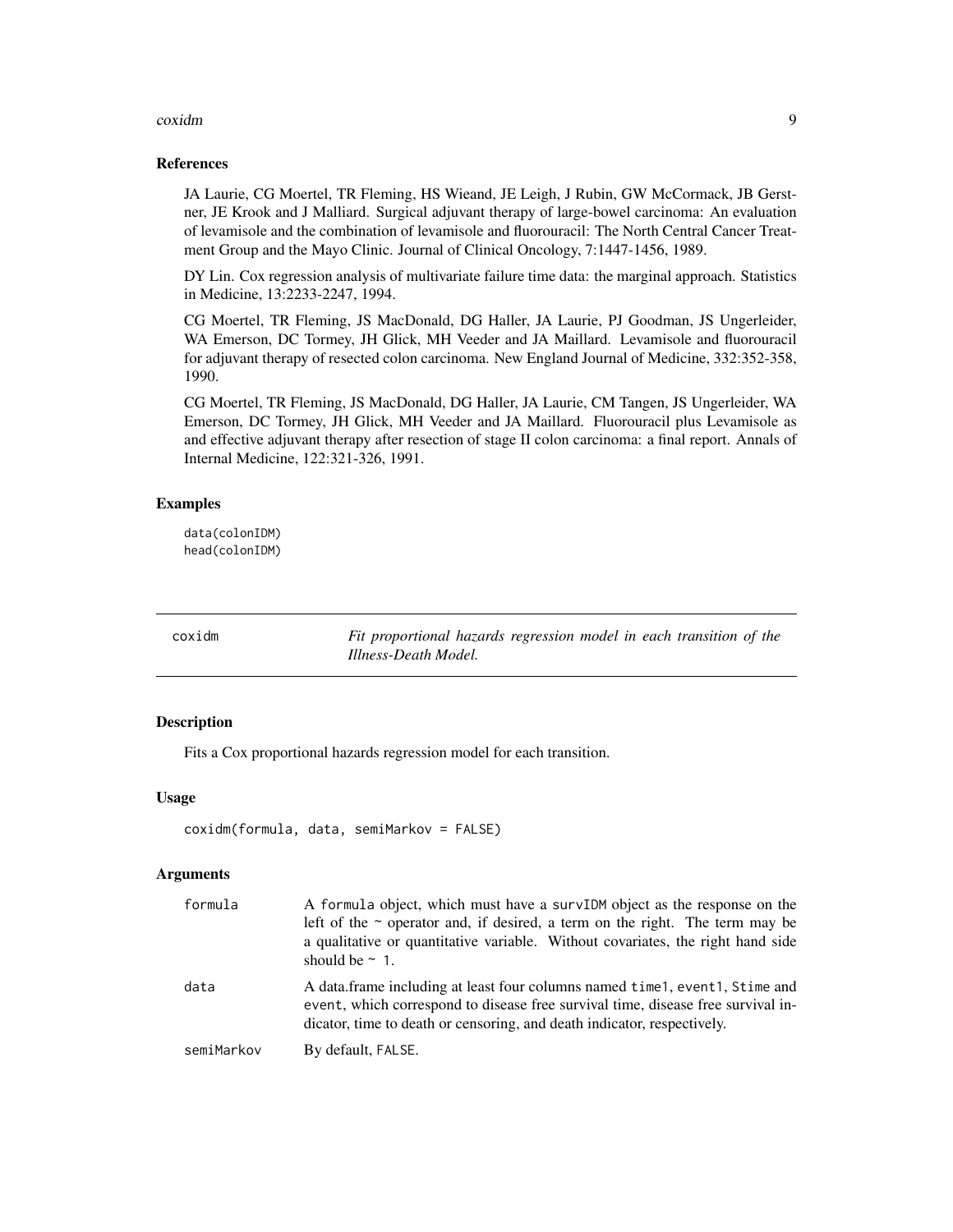# Value

A data frame or a list containing the following components:

| coef         | Estimated coeficients.                                          |
|--------------|-----------------------------------------------------------------|
| exp(coef)    | Exponent of the estimated coefficients.                         |
| lower 0.95   | Lower limit of the confidence interval.                         |
| upper $0.95$ | Upper limit of the confidence interval.                         |
| pvalue       | obtained pyalue testing that the coefficient is equals to zero. |

# Author(s)

Luis Meira-Machado, Marta Sestelo and Gustavo Soutinho.

# Examples

```
cmm1 <- coxidm(survIDM(time1, event1, Stime, event) ~ age, data = colonIDM)
summary(cmm1, conf.level = 0.95)
cmm2 <- coxidm(survIDM(time1, event1, Stime, event) ~ rx + sex + age + nodes,
               data = colonIDM)
summary(cmm2)
cmm3 <- coxidm(survIDM(time1, event1, Stime, event) ~ rx + sex + age + nodes,
               data = colonIDM, semiMarkov = TRUE)
summary(cmm3)
```
gbcsIDM *German Breast Cancer Study Data.*

#### Description

gbcsCS is a data frame with 16 variables and 686 observations. Cancer clinical trials are a rich source for examples of applications of methods for the analysis of time to event. Willi Sauerbrei and Patrick Royston have graciously provided us with data obtained from the German Breast Cancer Study Group, which they used to illustrate methods for building prognostic models (Sauerbrei and Royston, 1999). In the main study, a total of 720 patients with primary node positive breast cancer were recruited between July 1984, and December 1989, (see Schmoor, Olschweski and Schumacher M. 1996 and Schumacher et al. (1994)).

### Usage

```
data("gbcsIDM")
```
# Format

A data frame with 686 observations on the following 16 variables.

<span id="page-9-0"></span>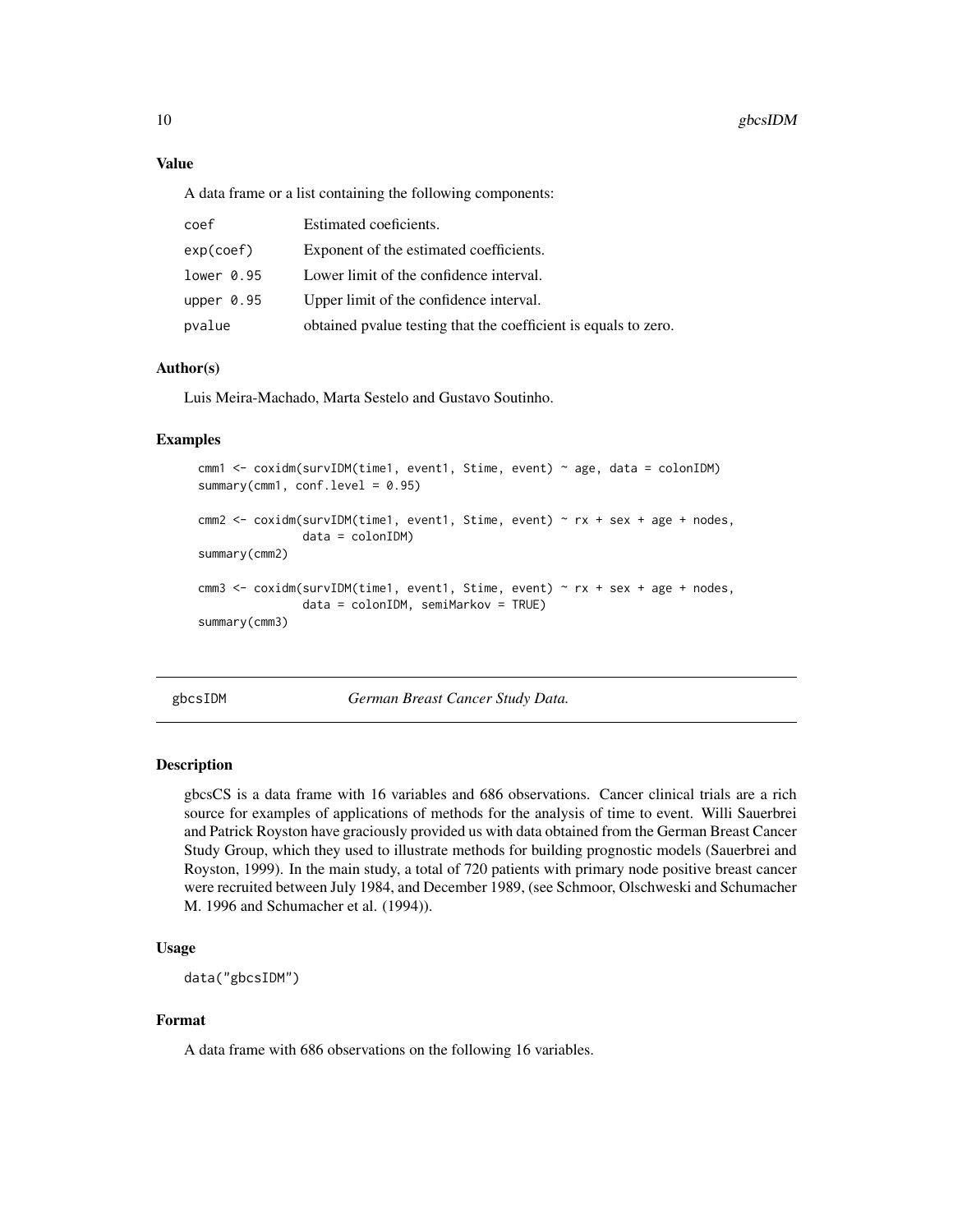# <span id="page-10-0"></span>References

Schmoor, C., Sauerbrei, W. Bastert, G., Schumacher, M. (2000). Role of Isolated Locoregional Recurrence of Breast Cancer: Results of Four Prospective Studies. Journal of Clinical Oncology, 18(8), 1696-1708.

Schumacher, M., Bastert, G., Bojar, H., Hiibner, K., Olschewski, M., Sauerbrei, W., Schmoor, C., Beyerle, C., Neumann, R.L.A. and Rauschecker, H.F. for the German Breast Cancer Study Group (GBSG) (1994). A randomized 2 x 2 trial evaluating hormonal treatment and the duration of chemotherapy in node-positive breast cancer patients. Journal of Clinical Oncology, 12, 2086-2093.

Hosmer, D.W. and Lemeshow, S. and May, S. (2008). Applied Survival Analysis: Regression Modeling of Time to Event Data: Second Edition, John Wiley and Sons Inc., New York, NY

#### Examples

data(gbcsIDM) head(gbcsIDM)

<span id="page-10-1"></span>

KM *Kaplan-Meier product-limit estimate of survival*

#### Description

This function provides survival estimates using the product-limit Kaplan-Meier estimator.

#### Usage

KM(time, status, t)

#### Arguments

| time   | Survival time of the process.                                                                                   |
|--------|-----------------------------------------------------------------------------------------------------------------|
| status | Censoring indicator of the survival time of the process; 0 if the survival time is<br>censored and 1 otherwise. |
| t      | The time for obtaining survival estimates.                                                                      |

# Author(s)

Luis Meira-Machado, Marta Sestelo and Gustavo Soutinho.

# References

E. Kaplan and P. Meier. Nonparametric estimation from incomplete observations. Journal of the American Statistical Association, 53:457-481, 1958.

#### See Also

[PKM](#page-16-1)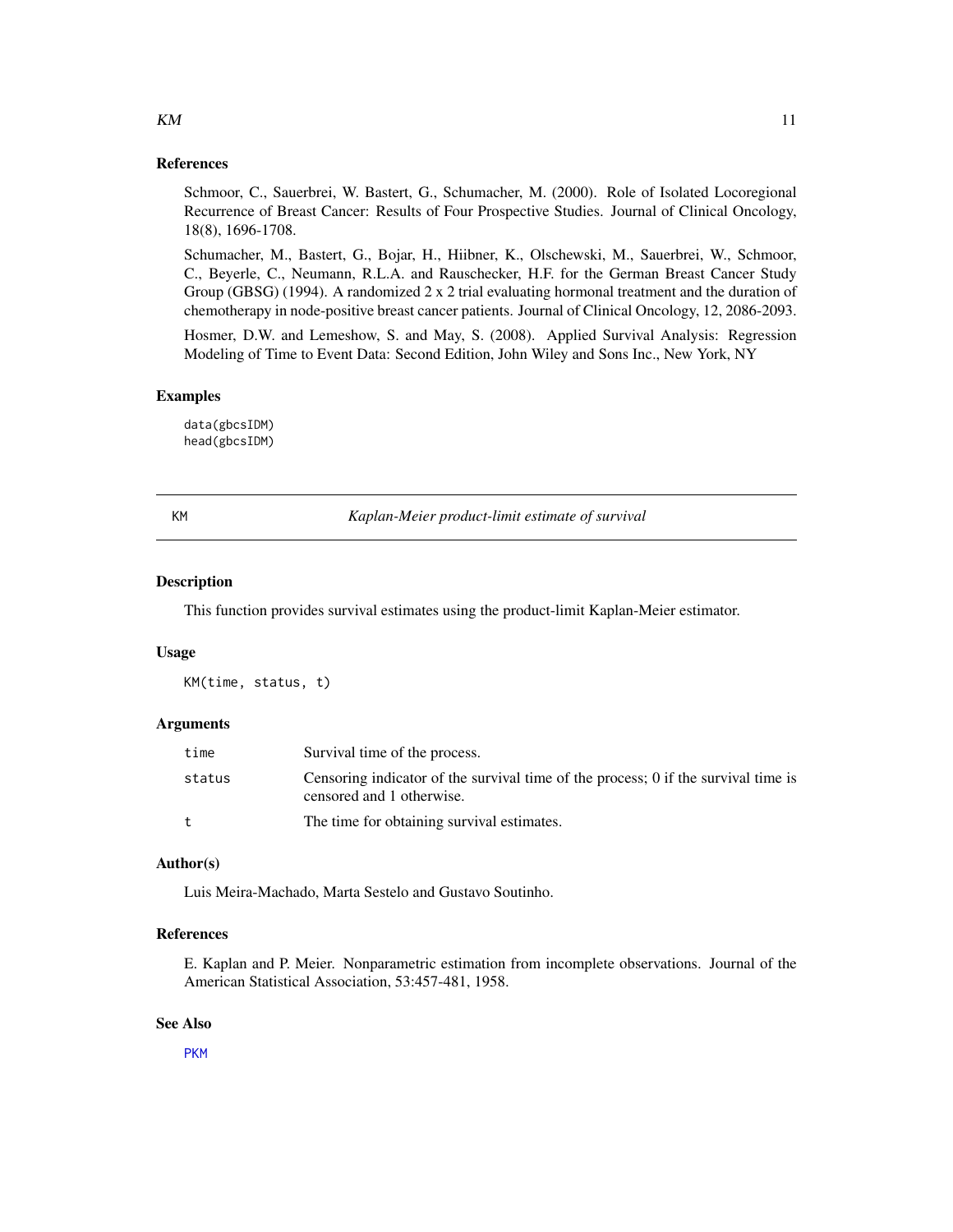# <span id="page-11-0"></span>Examples

```
require(survival)
obj <- with(colonIDM, survIDM(time1, event1, Stime, event))
KM(time = obj$Stime, status = obj$event, t = 1095)
fit <- survfit(Surv(obj$Stime, obj$event) ~ 1, data = obj)
summary(fit, time = 1095)$surv
```
<span id="page-11-1"></span>

# KMW *Kaplan-Meier weights*

# Description

This function returns a vector with the Kaplan-Meier weights.

# Usage

KMW(time, status)

# Arguments

| time   | Survival time of the process.                                                                                   |
|--------|-----------------------------------------------------------------------------------------------------------------|
| status | Censoring indicator of the survival time of the process; 0 if the survival time is<br>censored and 1 otherwise. |

# Value

Vector with Kaplan-Meier weights.

#### Author(s)

Luis Meira-Machado, Marta Sestelo and Gustavo Soutinho.

# References

E. Kaplan and P. Meier. Nonparametric estimation from incomplete observations. Journal of the American Statistical Association, 53:457-481, 1958.

# See Also

[PKMW](#page-17-1)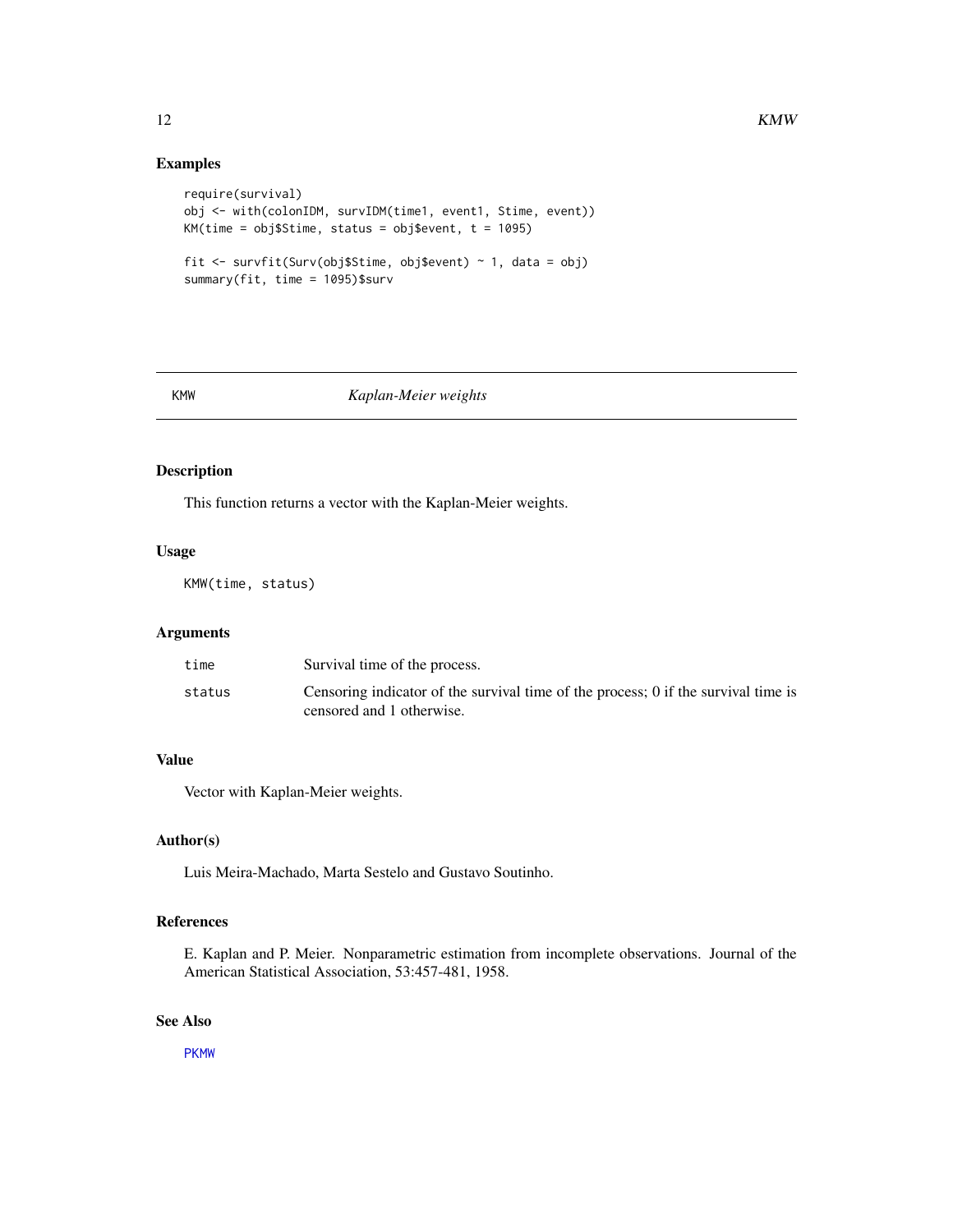# <span id="page-12-0"></span> $LLW$  13

# Examples

```
obj <- with(colonIDM, survIDM(time1, event1, Stime, event))
kmw <- KMW(time = obj$Stime, status = obj$event)
require(survival)
colon.surv <- survfit(Surv(Stime, event) \sim 1, obj)
times <- summary(colon.surv)$time
surv <- summary(colon.surv)$surv
nevent <- summary(colon.surv)$n.event
p <- match(obj$Stime, times)
kmw2 <- -diff(c(1, surv))/nevent
kmw2 <- kmw2[p]*obj$event
kmw2[is.na(kmw2)] <- 0
all.equal(kmw, kmw2)
```
<span id="page-12-1"></span>

#### LLW *Local linear weights*

# Description

Computes local linear weights based on Kernel smoothing.

# Usage

```
LLW(x, kernel = "gaussian", bw, t1)
```
# Arguments

| $\mathsf{x}$ | Covariate values for obtaining estimates for the conditional probabilities. If<br>missing, unconditioned probabilities will be computed.                            |
|--------------|---------------------------------------------------------------------------------------------------------------------------------------------------------------------|
| kernel       | A character string specifying the desired kernel. See details below for possible<br>options. Defaults to "gaussian" where the gaussian density kernel will be used. |
| bw           | A single numeric value to compute a kernel density bandwidth.                                                                                                       |
| t1           | Covariate value to compute the weight at.                                                                                                                           |

# Details

Possible options for argument window are "gaussian", "epanechnikov", "tricube", "boxcar", "triangular", "quartic" or "cosine".

# Value

A vector with local linear weights.

#### Author(s)

Luis Meira-Machado, Marta Sestelo and Gustavo Soutinho.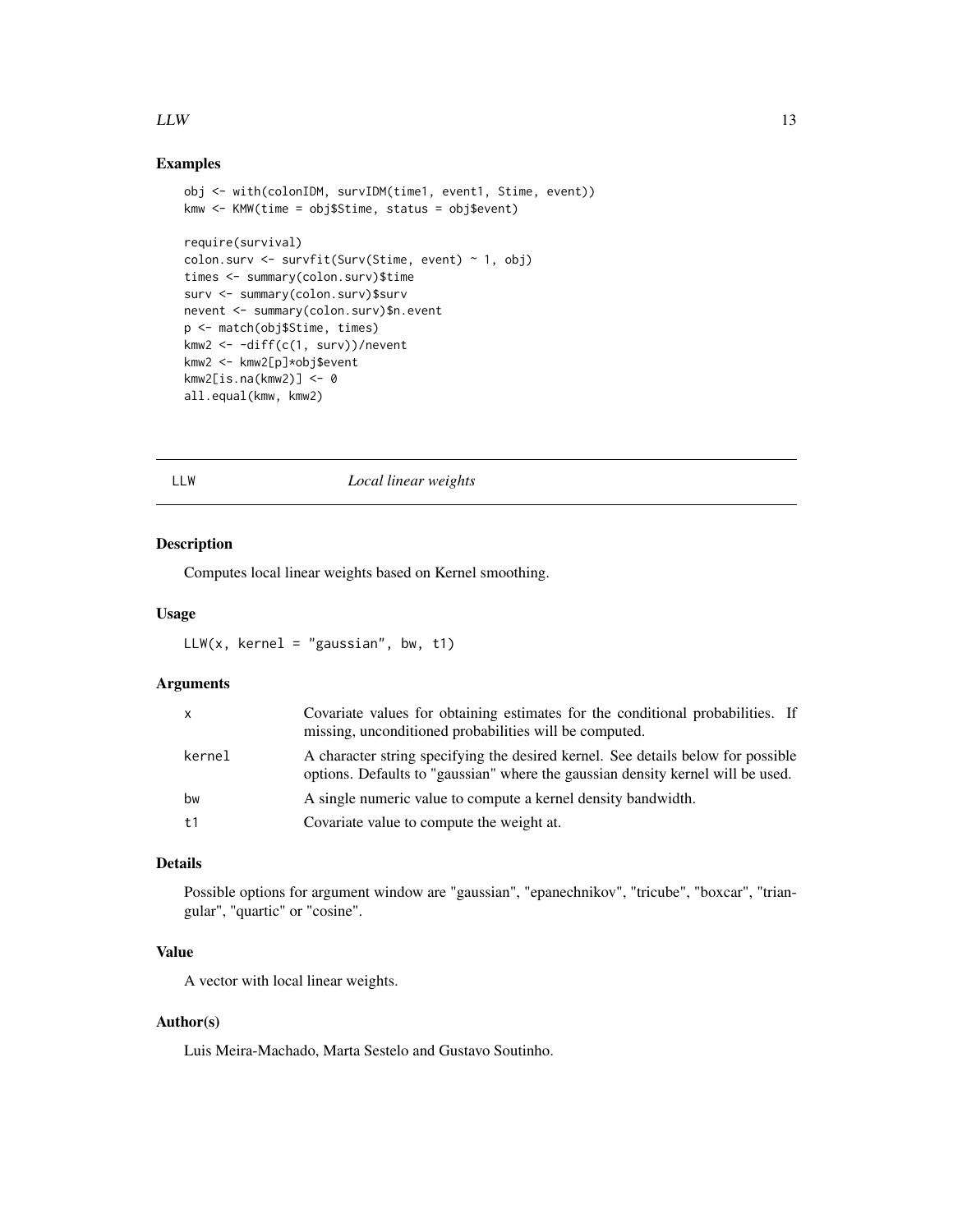# See Also

[NWW](#page-15-1)

# Examples

LLW( $x = \text{colonIDM}\$ age, bw = 3, t1 = 60)

| markov.test | This function is used to test the markov assumption in the illness-death |
|-------------|--------------------------------------------------------------------------|
|             | model.                                                                   |

# Description

The markov assumption may be tested including the sojourn time in the initial state, "times1", and other covariates in the Cox model.

# Usage

markov.test(formula, s, nm.method = "LM", data)

# Arguments

| formula   | A formula object, which must have a survIDM.                                                                                                                                                                                                 |
|-----------|----------------------------------------------------------------------------------------------------------------------------------------------------------------------------------------------------------------------------------------------|
| S         | The first time for obtaining a graphical test of markovianity by comparison of<br>the estimates for transition probabilities.                                                                                                                |
| nm.method | The non-markov method used to compute the transition probabilities. Defaults<br>to $"LM"$ .                                                                                                                                                  |
| data      | A data frame including at least four columns named time 1, event 1, Stime and<br>event, which correspond to disease free survival time, disease free survival in-<br>dicator, time to death or censoring, and death indicator, respectively. |

# Details

The markov assumption may be tested including the sojourn time in the initial state, "times1", and other covariates in the Cox model. A graphical test for Markovianity is also available.

# Value

```
cox.markov.test
```

|             | An object of class coxph representing the fit. See coxph. object for details.                                                                                                                                                           |
|-------------|-----------------------------------------------------------------------------------------------------------------------------------------------------------------------------------------------------------------------------------------|
| TPestimates | Dataframe with estimates of the transition probabilities for Aalen-Johansen es-<br>timator (markovian) and for non-markov estimator. Confidence intervals for the<br>transition probability from State 1 to State 2 are also available. |
| nm.method   | The non-markov method used to compute the transition probabilities.                                                                                                                                                                     |
| S           | The first time for obtaining a graphical test of markovianity by comparison of<br>the estimates for transition probabilities.                                                                                                           |
| call        | A call object.                                                                                                                                                                                                                          |

<span id="page-13-0"></span>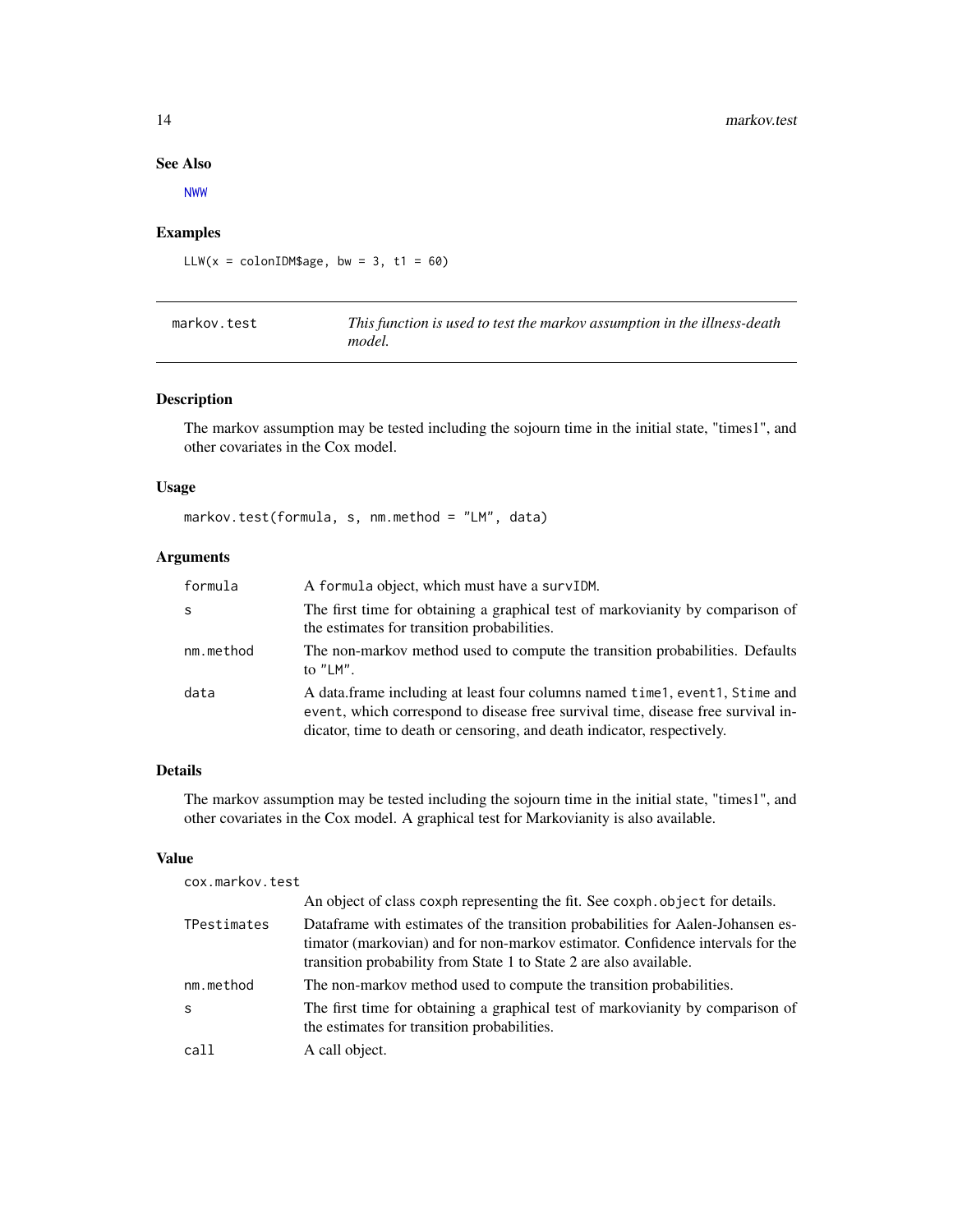#### <span id="page-14-0"></span>nevents and the contract of the contract of the contract of the contract of the contract of the contract of the contract of the contract of the contract of the contract of the contract of the contract of the contract of th

#### Author(s)

Luis Meira-Machado, Marta Sestelo and Gustavo Soutinho.

#### References

L. Meira-Machado, J. de Una-Alvarez, C. Cadarso-Suarez, and P. Andersen. Multi-state models for the analysis of time to event data. Statistical Methods in Medical Research, 18:195-222, 2009.

J. de Una-Alvarez and L. Meira-Machado. Nonparametric estimation of transition probabilities in the non-markov illness-death model: A comparative study. Biometrics, 71(2):364-375, 2015.

L. Meira-Machado and M. Sestelo. Estimation in the progressive illness-death model: A nonexhaustive review. Biometrical Journal, 2018.

# Examples

```
mk \le markov.test(survIDM(time1, event1, Stime, event) \sim 1, s = 365*4,
nm.method = "LM", data = colonIDM)
mk$cox.markov.test
mk$TPestimates
mk$nm.method
plot(mk)
```
nevents *Count number of observed transitions.*

#### Description

Given a dataset of class "survIDM", this function counts the number of observed transitions in the multi-state model.

#### Usage

```
nevents(dataidm, state.names=NULL)
```
# Arguments

| dataidm     | A data frame including at least four columns named time 1, event 1, Stime and      |
|-------------|------------------------------------------------------------------------------------|
|             | event, which correspond to disease free survival time, disease free survival in-   |
|             | dicator, time to death or censoring, and death indicator, respectively.            |
| state.names | Names for the transition states. If NULL (default), transition states are named by |
|             | "healthy", "illness" and "death".                                                  |

### Details

The colums of the dataset needs to have the format of class "survIDM", which holds the transition matrix of the multi-state model.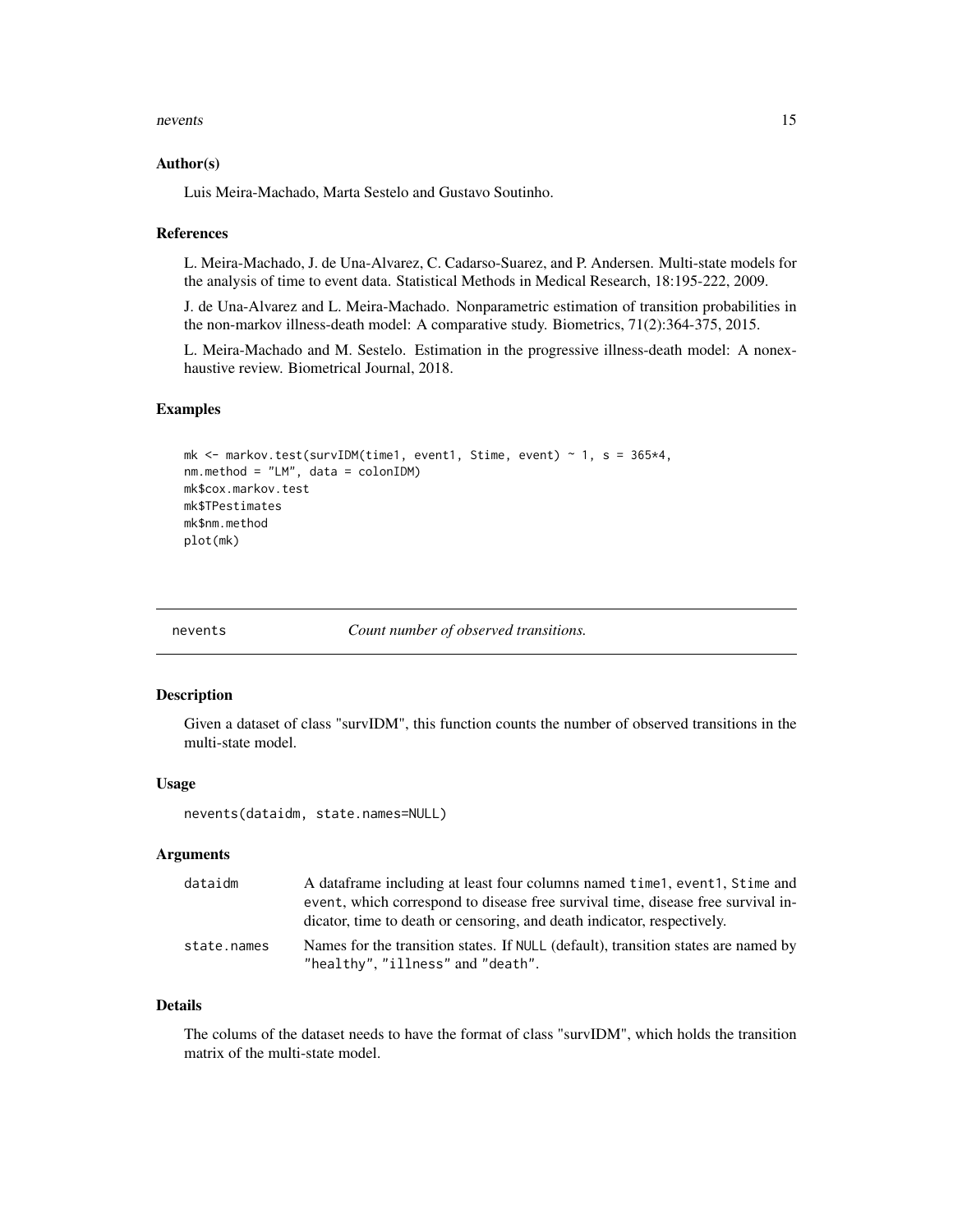#### <span id="page-15-0"></span>Author(s)

Luis Meira-Machado, Marta Sestelo and Gustavo Soutinho.

#### References

L. Meira-Machado, J. de Una-Alvarez, C. Cadarso-Suarez, and P. Andersen. Multi-state models for the analysis of time to event data. Statistical Methods in Medical Research, 18:195-222, 2009.

J. de Una-Alvarez and L. Meira-Machado. Nonparametric estimation of transition probabilities in the non-markov illness-death model: A comparative study. Biometrics, 71(2):364-375, 2015.

L. Meira-Machado and M. Sestelo. Estimation in the progressive illness-death model: A nonexhaustive review. Biometrical Journal, 2018.

# Examples

nevents(colonIDM)

nevents(colonIDM, c('State1','State2', 'State3'))

<span id="page-15-1"></span>NWW *Nadaraya-Watson weights.*

# Description

Computes the Nadaraya-Watson weights.

# Usage

 $NWW$ (covariate, x, kernel = "gaussian", bw)

#### **Arguments**

| covariate | Covariate values for obtaining weights.                                                                                                                             |
|-----------|---------------------------------------------------------------------------------------------------------------------------------------------------------------------|
| X         | Covariate value to compute the weight at.                                                                                                                           |
| kernel    | A character string specifying the desired kernel. See details below for possible<br>options. Defaults to "gaussian" where the gaussian density kernel will be used. |
| bw        | A single numeric value to compute a kernel density bandwidth.                                                                                                       |

# Details

Possible options for argument window are "gaussian", "epanechnikov", "tricube", "boxcar", "triangular", "quartic" or "cosine".

# Value

A vector with Nadaraya-Watson weights.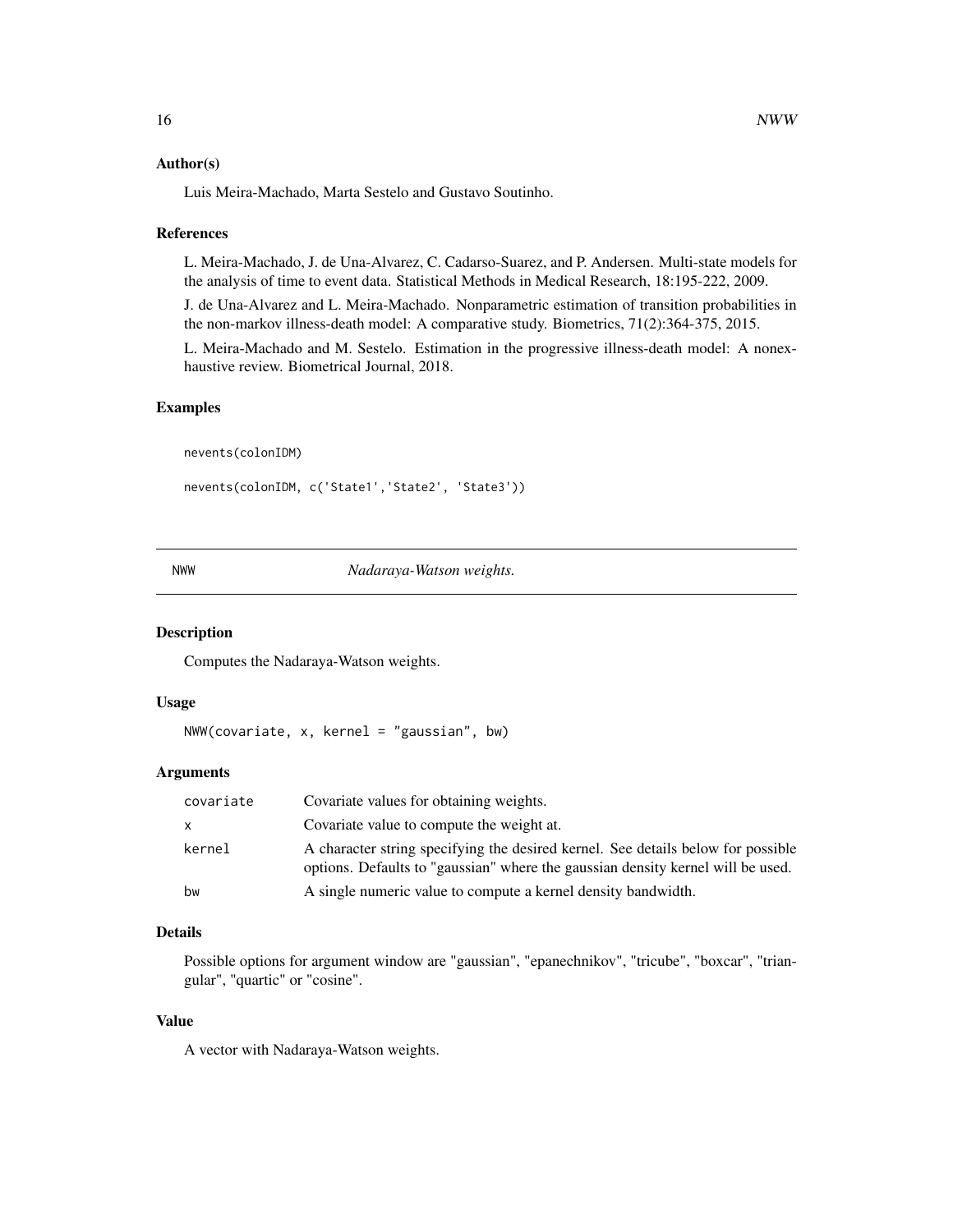#### <span id="page-16-0"></span> $PKM$  and the contract of the contract of the contract of the contract of the contract of the contract of the contract of the contract of the contract of the contract of the contract of the contract of the contract of the

# Author(s)

Luis Meira-Machado, Marta Sestelo and Gustavo Soutinho.

#### See Also

[LLW](#page-12-1)

# Examples

```
NWW(covariate = colonIDM$age, x=40, kernel = "gaussian", bw = 3)
```
<span id="page-16-1"></span>

PKM *Presmoothed Kaplan-Meier product-limit estimate of survival*

# Description

This function provides survival estimates using the presmoothed product-limit Kaplan-Meier estimator.

# Usage

PKM(time, status, t)

#### Arguments

| time         | Survival time of the process.                                                                                   |
|--------------|-----------------------------------------------------------------------------------------------------------------|
| status       | Censoring indicator of the survival time of the process; 0 if the survival time is<br>censored and 1 otherwise. |
| $^{\dagger}$ | The time for obtaining survival estimates.                                                                      |

#### Author(s)

Luis Meira-Machado, Marta Sestelo and Gustavo Soutinho.

# References

R. Cao, I. Lopez-de Ullibarri, P. Janssen, and N. Veraverbeke. Presmoothed kaplan-meier and nelsonaalen estimators. Journal of Nonparametric Statistics, 17:31-56, 2005.

G. Dikta. On semiparametric random censorship models. Journal of Statistical Planning and Inference, 66:253-279, 1998.

E. Kaplan and P. Meier. Nonparametric estimation from incomplete observations. Journal of the American Statistical Association, 53:457-481, 1958.

#### See Also

[KM](#page-10-1)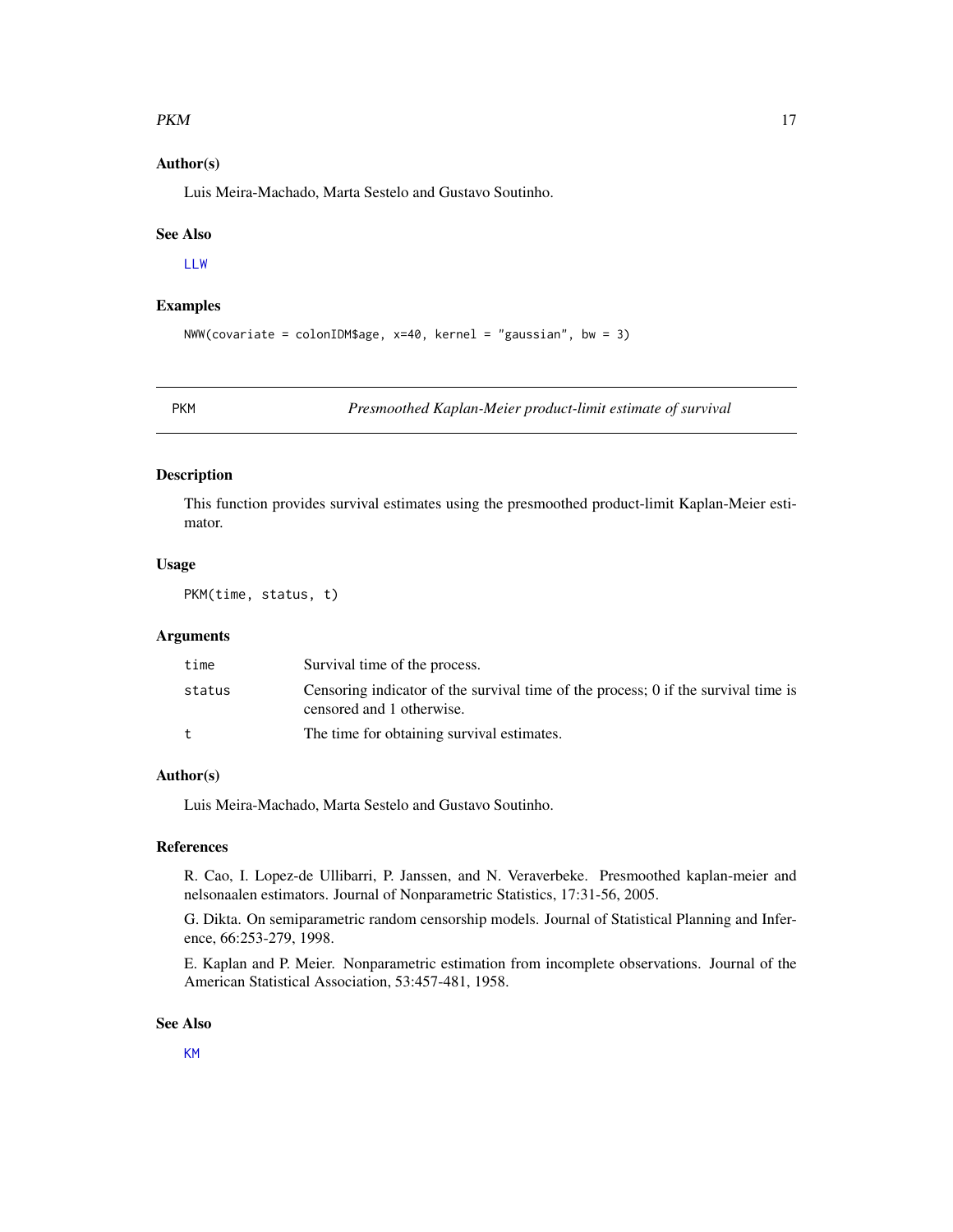### Examples

```
obj <- with(colonIDM, survIDM(time1, event1, Stime, event))
PKM(time = obj$Stime, status = obj$event, t = 1095)
```
<span id="page-17-1"></span>

PKMW *Presmoothed Kaplan-Meier weights*

# Description

This function returns a vector with the presmoothed Kaplan-Meier weights.

#### Usage

PKMW(time, status)

#### Arguments

| Survival time of the process.                                                                                   |
|-----------------------------------------------------------------------------------------------------------------|
| Censoring indicator of the survival time of the process; 0 if the survival time is<br>censored and 1 otherwise. |
|                                                                                                                 |

# Value

Vector with presmoothed Kaplan-Meier weights.

# Author(s)

Luis Meira-Machado, Marta Sestelo and Gustavo Soutinho.

# References

R. Cao, I. Lopez-de Ullibarri, P. Janssen, and N. Veraverbeke. Presmoothed kaplan-meier and nelsonaalen estimators. Journal of Nonparametric Statistics, 17:31-56, 2005.

G. Dikta. On semiparametric random censorship models. Journal of Statistical Planning and Inference, 66:253-279, 1998.

E. Kaplan and P. Meier. Nonparametric estimation from incomplete observations. Journal of the American Statistical Association, 53:457-481, 1958.

# See Also

[KMW](#page-11-1)

#### Examples

```
obj <- with(colonIDM, survIDM(time1, event1, Stime, event))
PKMW(time = obj$Stime, status = obj$event)
```
<span id="page-17-0"></span>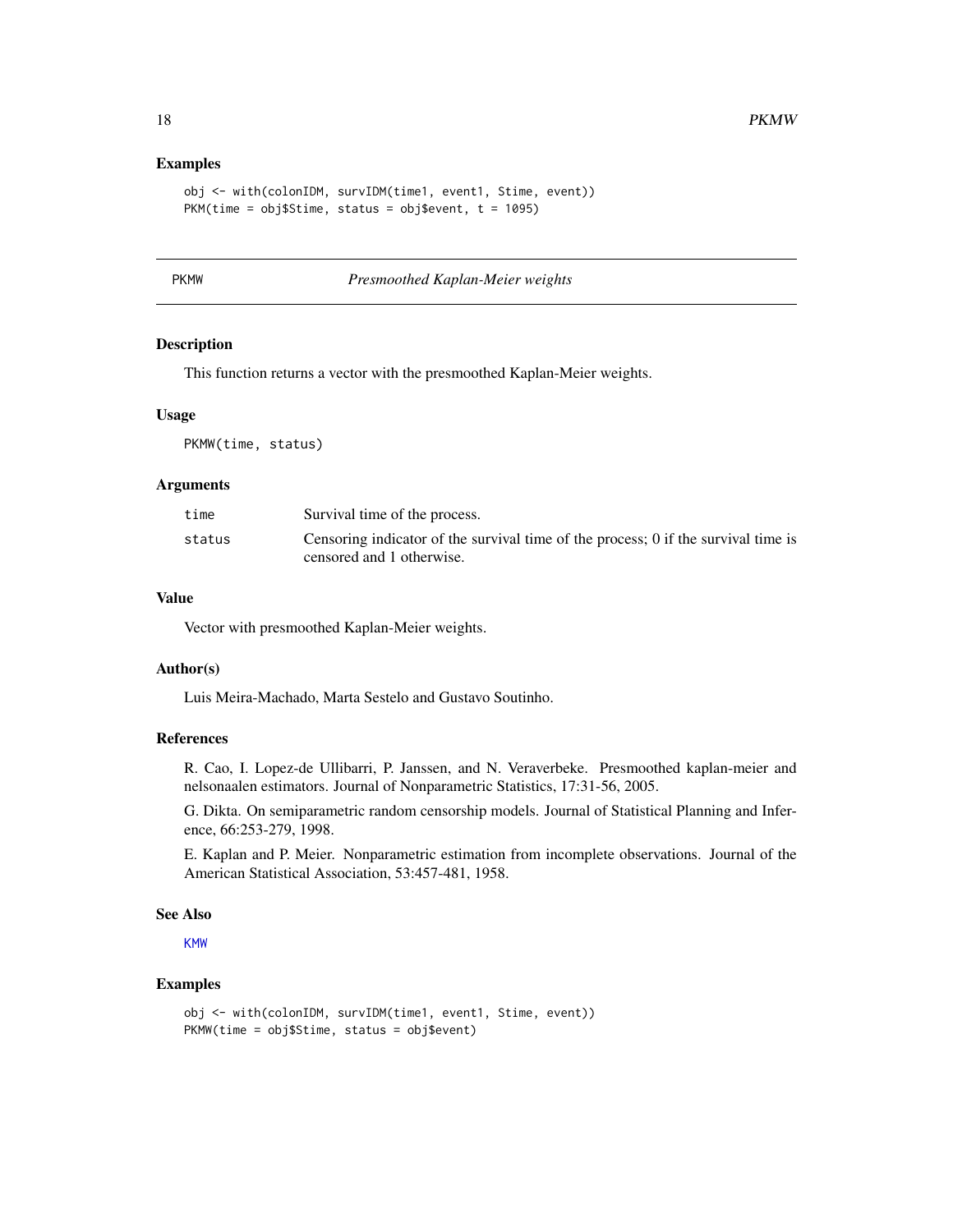<span id="page-18-0"></span>

# Description

It draws the estimated probabilities.

# Usage

```
## S3 method for class 'survIDM'
plot(x = object, y = NULL, trans = "all",func = "distribution", conf = NULL,
type = NULL, conftype = NULL, col = 1:6, confcol = 1:6, lty = 1, conflty = 2,
xlab = "Time (years)", ylab = NULL, ylim = NULL, xlim = NULL, ...)
```
# Arguments

| x          | An object of class "survIDM".                                                                                                                                                                                                |
|------------|------------------------------------------------------------------------------------------------------------------------------------------------------------------------------------------------------------------------------|
| у          | <b>NULL</b>                                                                                                                                                                                                                  |
| trans      | The transition probabilities plotted. It is used only when the object is of class<br>"AJ", "LIDA" "LM", "PLM", "LMAJ", "PLMAJ", "PAJ" and "tpIPCW". Possible<br>options are "all" (default), "00", "01", "02", "11" or "12". |
| func       | It is used only when the object is of class "soj" or "sojIPCW". The type of curve<br>to be drawn ("distribution" or "survival"). Default to "distribution".                                                                  |
| conf       | Draw the confidence intervals into the plot. By default it is NULL, they are drawn<br>if the "surv" object contains them.                                                                                                    |
| type       | The type of plot that should be drawn. See details par for possible options.<br>Defaults to "s" for the draw be stair steps.                                                                                                 |
| conftype   | The type of plot that should be drawn for confidence intervals. See details par<br>for possible options. Defaults to "s" for the draw be stair steps.                                                                        |
| col        | Vector of colors. Colors are used cyclically.                                                                                                                                                                                |
| confcol    | Vector of colors for the confidence intervals. Colors are used cyclically.                                                                                                                                                   |
| <b>lty</b> | The line type. Line types can either be specified as an integer $(0 = blank, 1 =$<br>solid (default), $2 =$ dashed, $3 =$ dotted, $4 =$ dotdash, $5 =$ longdash, $6 =$ twodash).<br>See details in par.                      |
| conflty    | The line type for confidence intervals. Line types can either be specified as an<br>integer (0 = blank, 1 = solid (default), 2 = dashed, 3 = dotted, 4 = dotdash, 5 =<br>longdash, $6 =$ twodash).                           |
| xlab       | A title for the x axis: see title.                                                                                                                                                                                           |
| ylab       | A title for the y axis: see title.                                                                                                                                                                                           |
| ylim       | The y limits of the plot.                                                                                                                                                                                                    |
| xlim       | The x limits of the plot.                                                                                                                                                                                                    |
| $\cdots$   | Other options.                                                                                                                                                                                                               |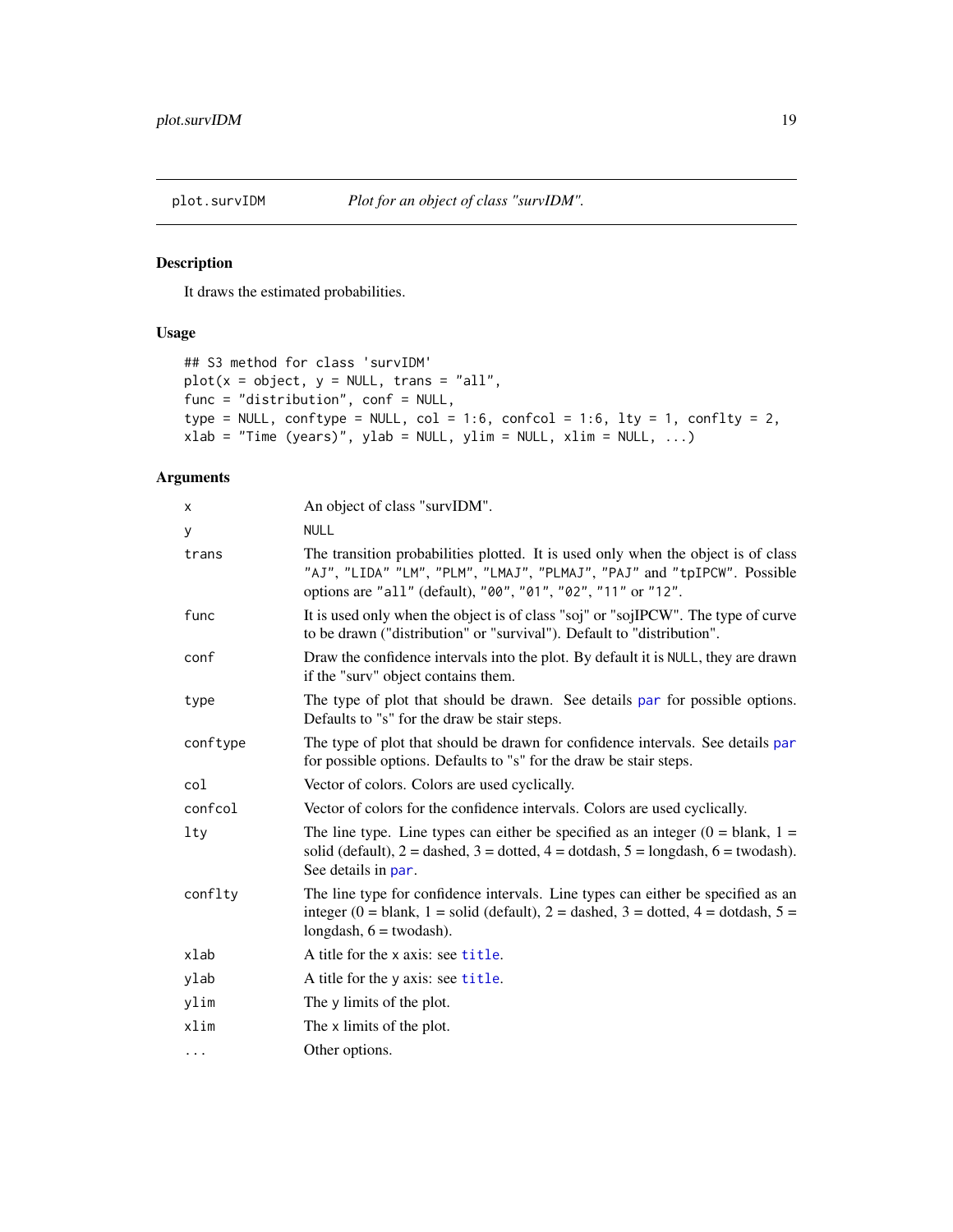20 sojourn

# Value

No value is returned.

#### Author(s)

Luis Meira-Machado, Marta Sestelo and Gustavo Soutinho.

# Examples

```
res <- tprob(survIDM(time1, event1, Stime, event) ~ 1, s = \theta,
method = "AJ", conf = FALSE, data = colonIDM)
plot(res)
plot(res, trans = "02")
res1 <- tprob(survIDM(time1, event1, Stime, event) ~ factor(sex), s = 365,
method = "AJ", conf = FALSE, data = colonIDM)
plot(res1, trans="02", ylim=c(0,0.5))
res2 <- CIF(survIDM(time1, event1, Stime, event) ~ age, data = colonIDM,
z.values = 56, conf = FALSE)
plot(res2)
res3 <- sojourn(survIDM(time1, event1, Stime, event) ~ factor(sex),
data = colonIDM, conf = FALSE, conf.level = 0.95)plot(res3)
```
sojourn *Nonparametric estimation of the Sojourn time distributions in the illness-death model*

# Description

This function is used to obtain nonparametric estimates of the sojourn probabilities in the illnessdeath model.

# Usage

```
sojourn(formula, data, conf = FALSE, n.boot = 199, conf.level = 0.95,
 z.value, bw = "dpik", window = "gaussian", method.weights = "NW",
 method = "LM", presmooth = FALSE, cluster = FALSE, ncores = NULL)
```
<span id="page-19-0"></span>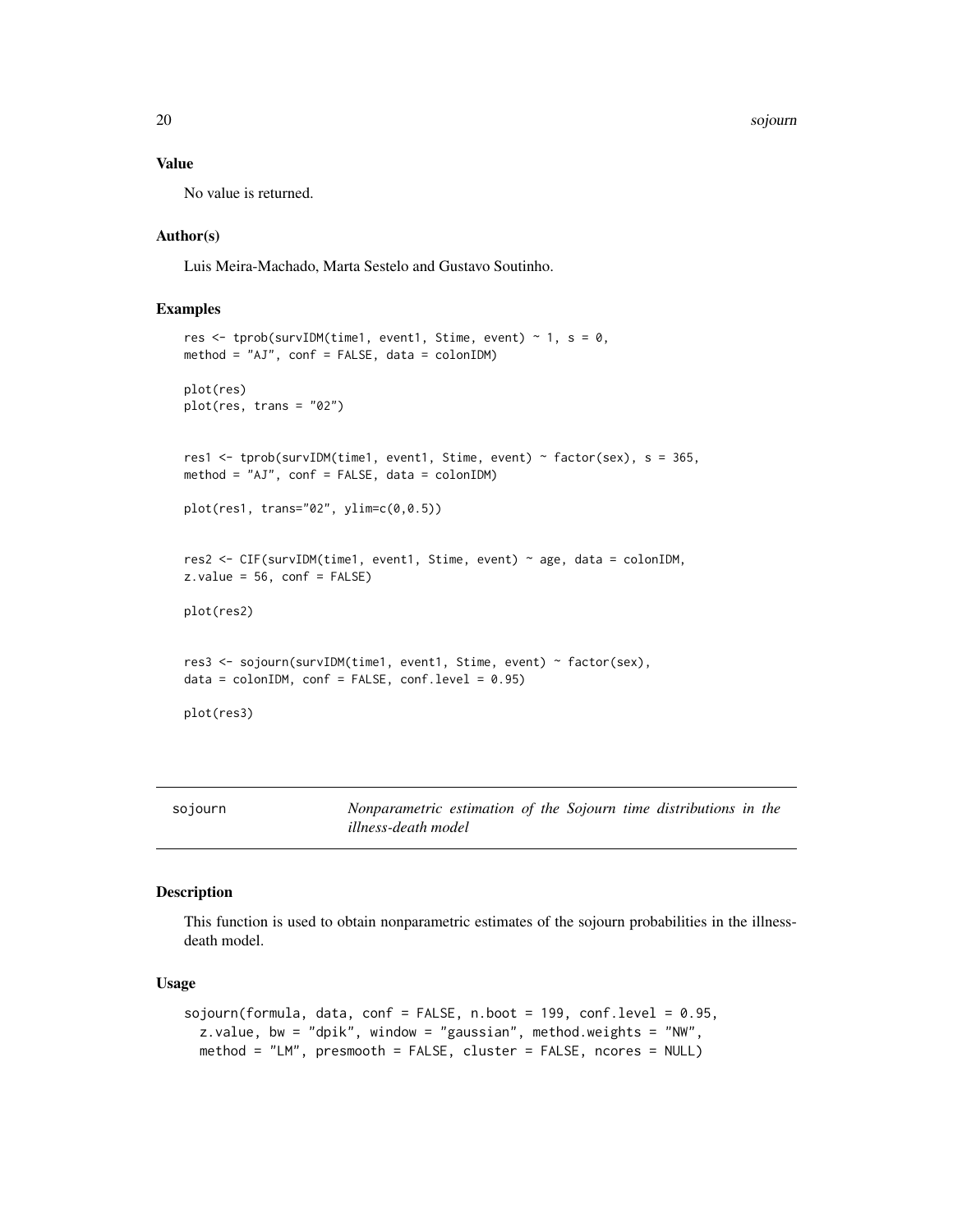#### sojourn 21

# Arguments

| formula        | A formula object, which must have a survIDM object as the response on the<br>left of the ~ operator and, if desired, a term on the right. The term may be<br>a qualitative or quantitative variable. Without covariates, the right hand side<br>should be $\sim$ 1.                                                                                                                                                                                                                                                                                     |
|----------------|---------------------------------------------------------------------------------------------------------------------------------------------------------------------------------------------------------------------------------------------------------------------------------------------------------------------------------------------------------------------------------------------------------------------------------------------------------------------------------------------------------------------------------------------------------|
| data           | A data.frame including at least four columns named time1, event1, Stime and<br>event, which correspond to disease free survival time, disease free survival in-<br>dicator, time to death or censoring, and death indicator, respectively.                                                                                                                                                                                                                                                                                                              |
| conf           | Provides pointwise confidence bands. Defaults to FALSE.                                                                                                                                                                                                                                                                                                                                                                                                                                                                                                 |
| n.boot         | The number of bootstrap replicates to compute the variance of the non-Markovian<br>estimator. Default is 199.                                                                                                                                                                                                                                                                                                                                                                                                                                           |
| conf.level     | Level of confidence. Defaults to 0.95 (corresponding to 95%).                                                                                                                                                                                                                                                                                                                                                                                                                                                                                           |
| z.value        | The value of the covariate on the right hand side of formula at which the sojourn<br>probabilities are computed. For quantitative covariates, i.e. of class integer and<br>numeric.                                                                                                                                                                                                                                                                                                                                                                     |
| bw             | A single numeric value to compute a kernel density bandwidth. Use "dpik" for<br>the KernSmooth package based selector or "np" for the 'npudensbw' function<br>of the np package.                                                                                                                                                                                                                                                                                                                                                                        |
| window         | A character string specifying the desired kernel. See details below for possible<br>options. Defaults to "gaussian" where the gaussian density kernel will be used.                                                                                                                                                                                                                                                                                                                                                                                     |
| method.weights | A character string specifying the desired weights method. Possible options are<br>"NW" for the Nadaraya-Watson weights and "LL" for local linear weights. De-<br>faults to "NW".                                                                                                                                                                                                                                                                                                                                                                        |
| method         | The method used to compute the sojourn estimates. Possible options are "LM"<br>and "Satten-Datta". Defaults to "LM".                                                                                                                                                                                                                                                                                                                                                                                                                                    |
| presmooth      | - A logical value. If TRUE, the presmoothed landmark estimator of the sojourn<br>function is computed. Only valid for method = "LM".                                                                                                                                                                                                                                                                                                                                                                                                                    |
| cluster        | A logical value. If TRUE (default), the bootstrap procedure for the confidence in-<br>tervals is parallelized. Note that there are cases (e.g., a low number of bootstrap<br>repetitions) that R will gain in performance through serial computation. R takes<br>time to distribute tasks across the processors also it will need time for binding<br>them all together later on. Therefore, if the time for distributing and gathering<br>pieces together is greater than the time need for single-thread computing, it does<br>not worth parallelize. |
| ncores         | An integer value specifying the number of cores to be used in the parallelized<br>procedure. If NULL (default), the number of cores to be used is equal to the<br>number of cores of the machine - 1.<br>#                                                                                                                                                                                                                                                                                                                                              |

# Details

Possible options for argument window are "gaussian", "epanechnikov", "tricube", "boxcar", "triangular", "quartic" or "cosine".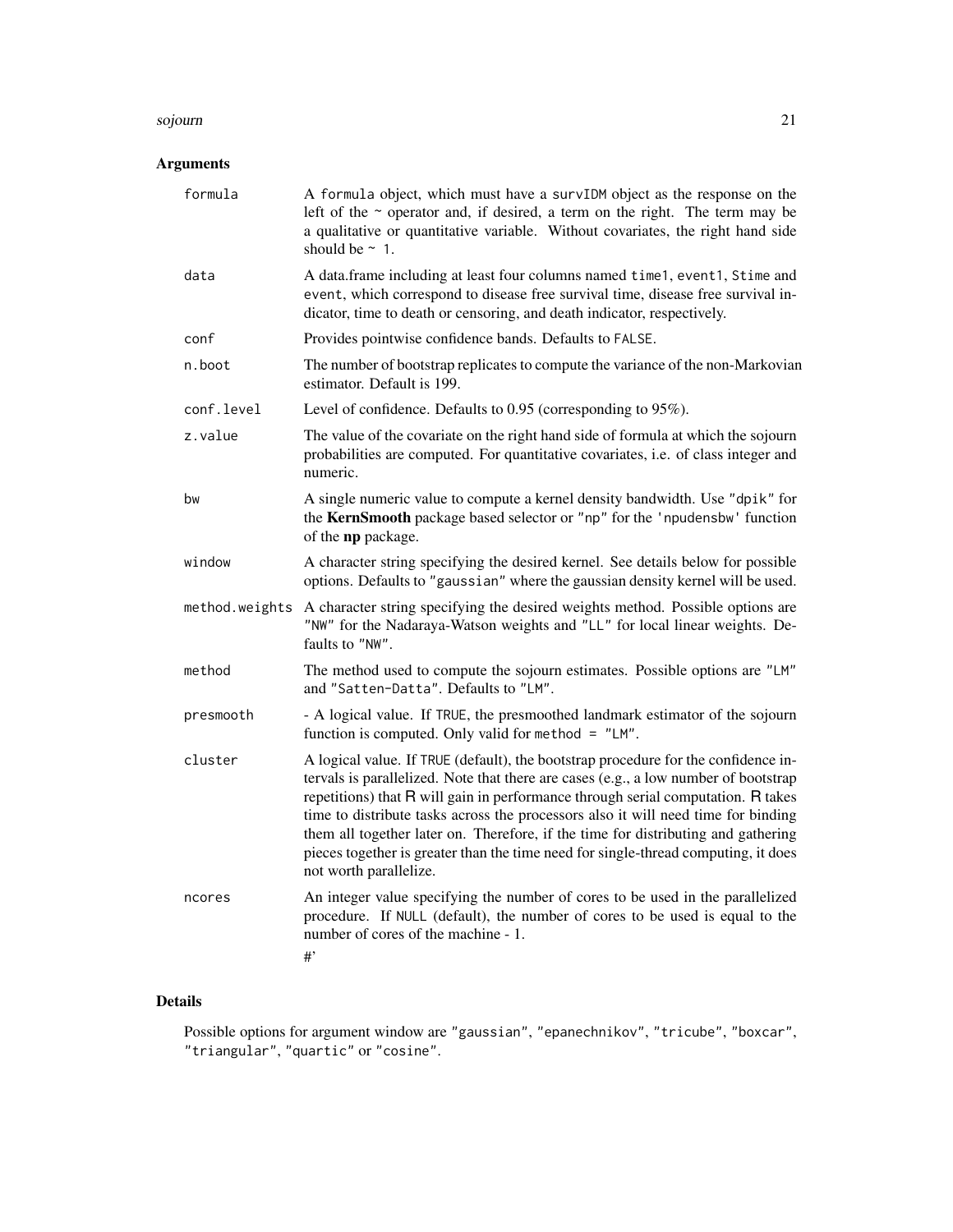# Value

An object of class "survIDM" and one of the following two classes: "soj" (Sojourn Time Distribution), and "sojIPCW" (Inverse Probability of Censoring Weighting for the Sojourn Time Distribution). Objects are implemented as a list with elements:

| est        | data. frame with estimates of the sojourn probabilities.                                                                                          |
|------------|---------------------------------------------------------------------------------------------------------------------------------------------------|
| СI         | data. frame with the confidence intervals of the sojourn probabilities.                                                                           |
| conf.level | Level of confidence.                                                                                                                              |
| t          | The time for obtaining the estimates of sojourn probabilities.                                                                                    |
| conf       | logical; if FALSE (default) the pointwise confidence bands are not given.                                                                         |
| callp      | The expression of the estimated probability.                                                                                                      |
| Nlevels    | The number of levels of the covariate. Provides important information when the<br>covariate at the right hand side of formula is of class factor. |
| levels     | The levels of the qualitative covariate (if it is of class factor) on the right hand<br>side of formula.                                          |
| formula    | A formula object.                                                                                                                                 |
| call       | A call object.                                                                                                                                    |
|            |                                                                                                                                                   |

#### Author(s)

Luis Meira-Machado, Marta Sestelo and Gustavo Soutinho.

#### References

Satten, G.A. and Datta, S. (2002) Marginal estimation for multi-stage models: waiting time distributions and competing risks analyses. Statistics in Medicine, 21, 3–19.

# Examples

```
res <- sojourn(survIDM(time1, event1, Stime, event) ~ 1,
data = colonIDM, conf = FALSE, conf.level = 0.95)res
summary(res, time=365*1:6)
plot(res)
res1 <- sojourn(survIDM(time1, event1, Stime, event) ~ 1,
data = colonIM, conf = FALSE, conf.level = 0.95, method = "LM",presmooth = TRUE)
res1
summary(res1, time=365*1:6)
plot(res1)
# not run:
#res2 <- sojourn(survIDM(time1, event1, Stime, event) ~ 1,
#data = colonIDM, conf = FALSE, conf.level = 0.95, method = "Satten-Datta")
#res2
```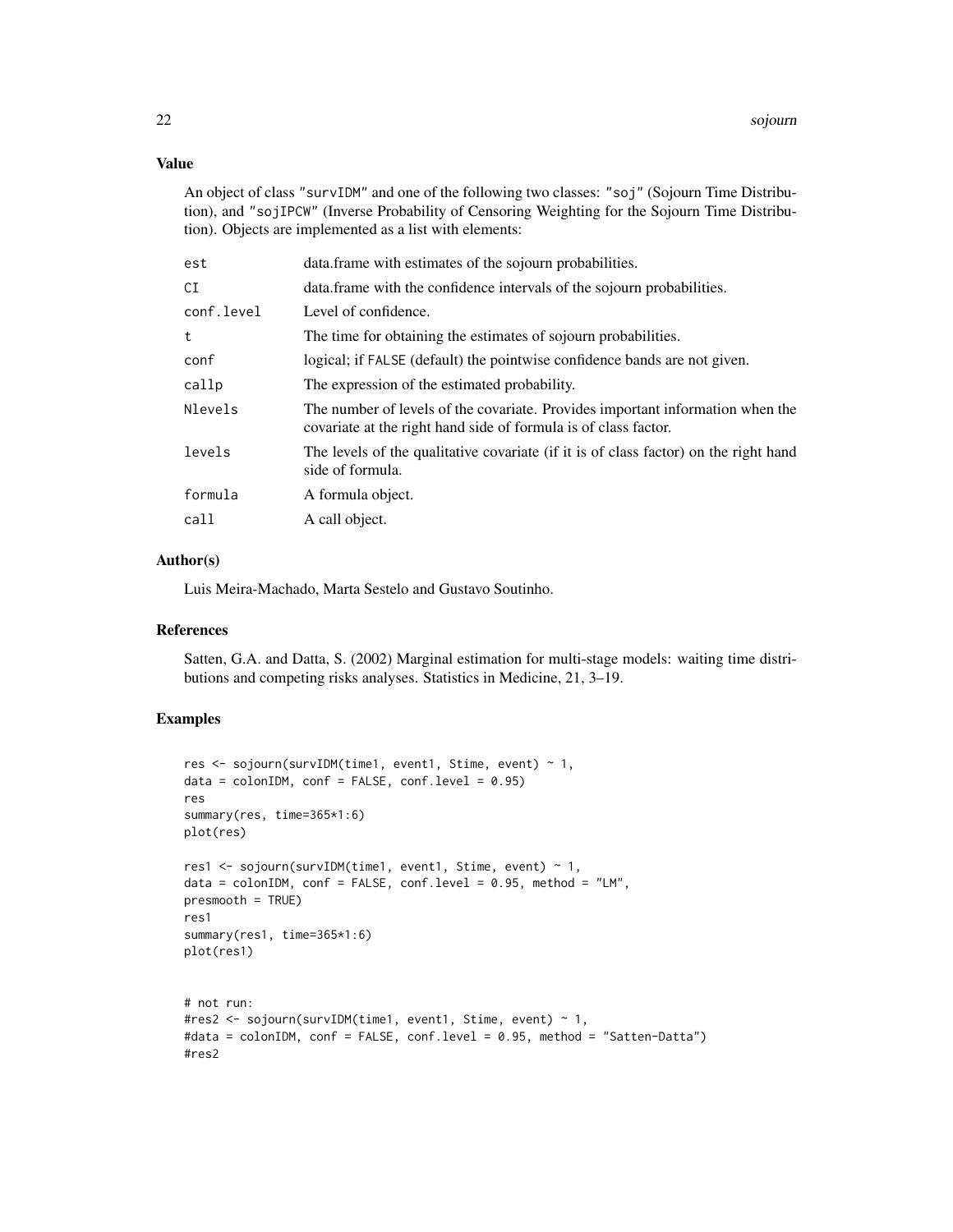```
# with a factor
res3 <- sojourn(survIDM(time1, event1, Stime, event) ~ factor(sex),
data = colonIDM, conf = FALSE, conf.level = 0.95)res3
summary(res3, time=365*1:6)
plot(res3)
# with a qualitative covariate
res4 <- sojourn(survIDM(time1, event1, Stime, event) ~ age, data = colonIDM,
z.values = 56, conf = FALSE, conf.level = 0.95)
res4
summary(res4, time=365*1:6)
plot(res4)
```
summary.cmm *Summarizing fits of* cmm *class*

# Description

Produces a summary of a fitted coxidm model (proportional hazards regression model in each transition of the Illness-Death Model.

# Usage

```
## S3 method for class 'cmm'
summary(object, conf.level = 0.95, ...)
```
# Arguments

| object     | A fitted cmm object as produced by coxidm().                                                               |
|------------|------------------------------------------------------------------------------------------------------------|
| conf.level | level for computation of the confidence intervals. If set to FALSE no confidence<br>intervals are printed. |
| $\ddotsc$  | Other options.                                                                                             |

#### Value

A data frame or a list containing the following components:

| coef       | Estimated coeficients.                                          |
|------------|-----------------------------------------------------------------|
| exp(coef)  | Exponent of the estimated coefficients.                         |
| lower 0.95 | Lower limit of the confidence interval.                         |
| upper 0.95 | Upper limit of the confidence interval.                         |
| pvalue     | obtained pyalue testing that the coefficient is equals to zero. |
|            |                                                                 |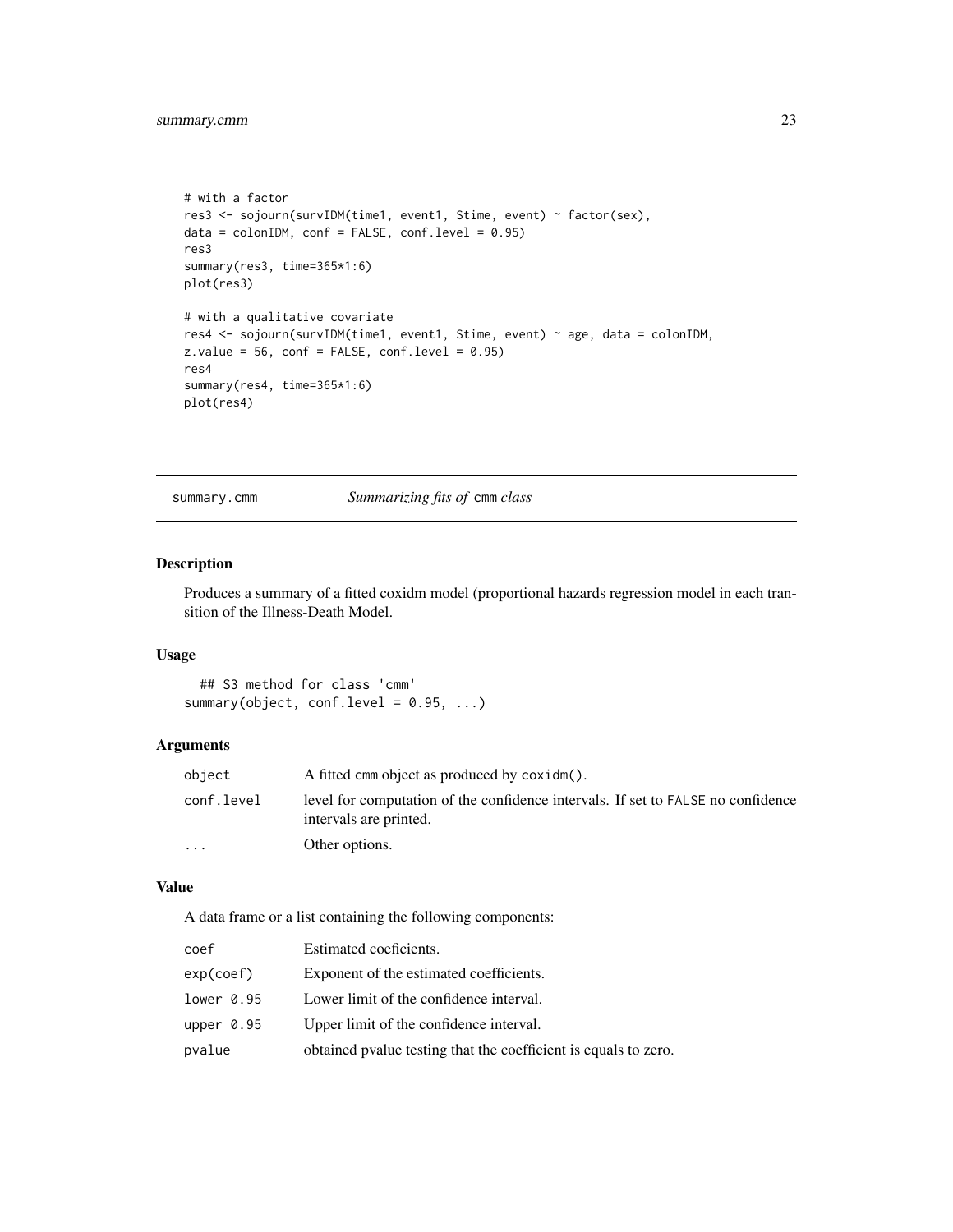# <span id="page-23-0"></span>Author(s)

Luis Meira-Machado, Marta Sestelo and Gustavo Soutinho.

# Examples

```
cmm1 <- coxidm(survIDM(time1, event1, Stime, event) ~ age, data = colonIDM)
summary(cmm1, conf.level = 0.95)
cmm2 <- coxidm(survIDM(time1, event1, Stime, event) ~ rx + sex + age + nodes,
               data = colonIDM)
summary(cmm2)
cmm3 <- coxidm(survIDM(time1, event1, Stime, event) ~ rx + sex + age + nodes,
               data = colonIDM, semiMarkov = TRUE)
summary(cmm3)
```
summary.survIDM *Summarizing fits of* survIDM *class*

# Description

Returns a a data.frame or list containing the estimates of the probabilities, its confidence limits and other information.

# Usage

```
## S3 method for class 'survIDM'
summary(object, times = NULL, ...)
```
# Arguments

| object                  | A fitted survIDM object as produced by tprob(), CIF() or sojourn().                                             |
|-------------------------|-----------------------------------------------------------------------------------------------------------------|
| times                   | Vector of times; the returned data frame will contain 1 row for each time. Miss-<br>ing values are not allowed. |
| $\cdot$ $\cdot$ $\cdot$ | For future methods.                                                                                             |

# Value

A data frame or a list containing the following components:

|              | The total time for obtaining the estimates of the probabilities. |
|--------------|------------------------------------------------------------------|
| est          | Estimates of the probability.                                    |
| lower 95% CI | The lower probabilities of the interval.                         |
| upper 95% CI | The upper probabilities of the interval.                         |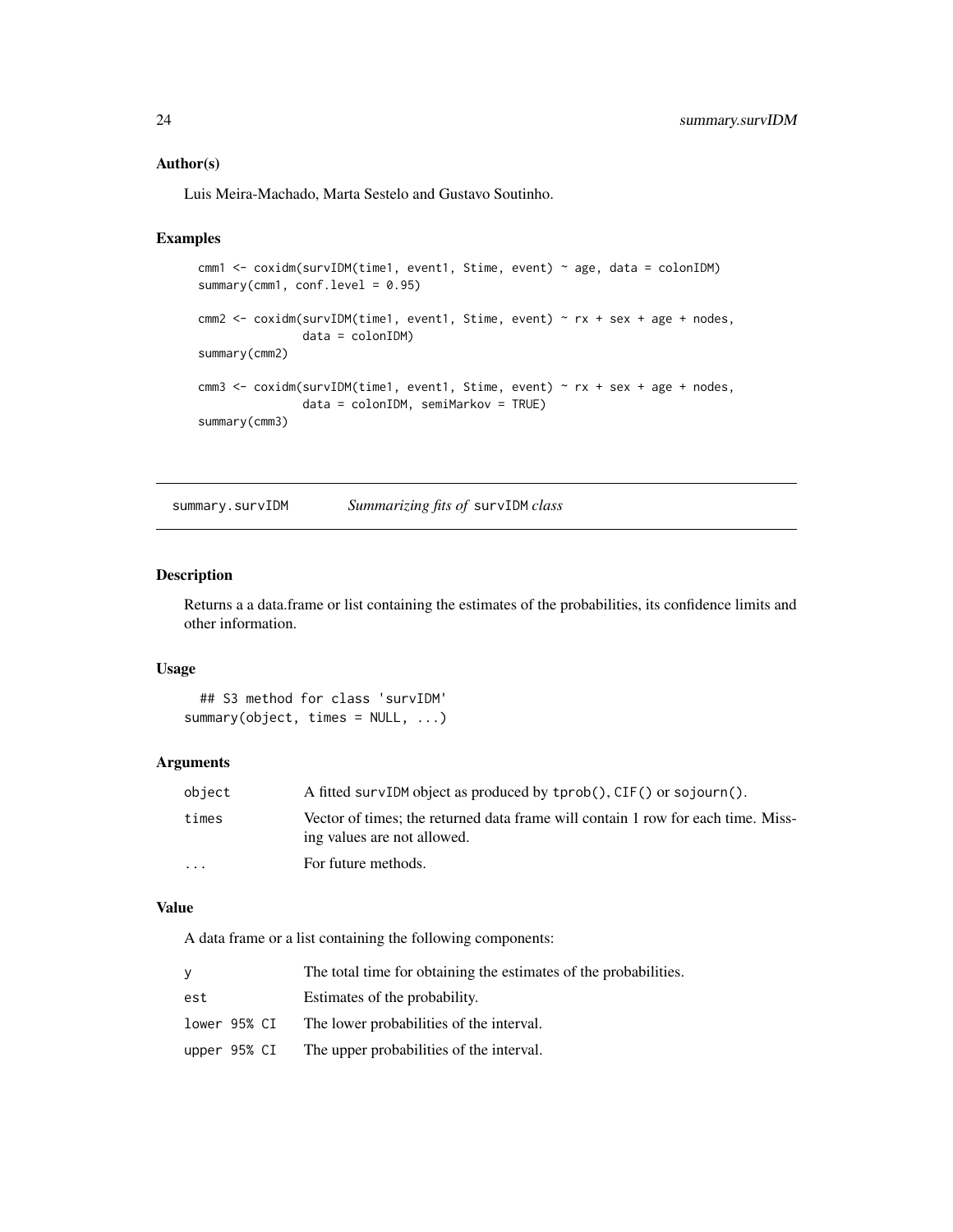#### <span id="page-24-0"></span> $survIDM$  25

### Author(s)

Luis Meira-Machado, Marta Sestelo and Gustavo Soutinho.

#### Examples

```
fit \le tprob(survIDM(time1, event1, Stime, event) \sim 1, s = 365,
method = "AJ", conf = TRUE, conf.level = 0.95,
conf.type = "linear", n.boot = 50, data = colonIDM)
summary(fit)
summary(fit, times = c(400, 1000, 2900))
```
# survIDM *Create a survIDM object*

#### Description

Creates a "survIDM" object, usually used as a response variable in a model formula.

#### Usage

```
survIDM(time1, event1, Stime, event, ...)
```
# Arguments

| time1    | First time or censoring time.                                                                                |
|----------|--------------------------------------------------------------------------------------------------------------|
| event1   | Indicator of the first time; 0 if the first time is censored and 1 otherwise.                                |
| Stime    | The total time of the process.                                                                               |
| event    | Censoring indicator of the survival time of the process; 0 if the total time is<br>censored and 1 otherwise. |
| $\cdots$ | Other options.                                                                                               |

#### Details

Arguments in this function must be introduced in the following order: time1, event1, Stime and event, where time1 and Stime are ordered event times and event1 and event their corresponding indicator statuses.

# Value

An object of class "survIDM". "survIDM" objects are implemented as a single dataframe.

#### Author(s)

Luis Meira-Machado, Marta Sestelo and Gustavo Soutinho.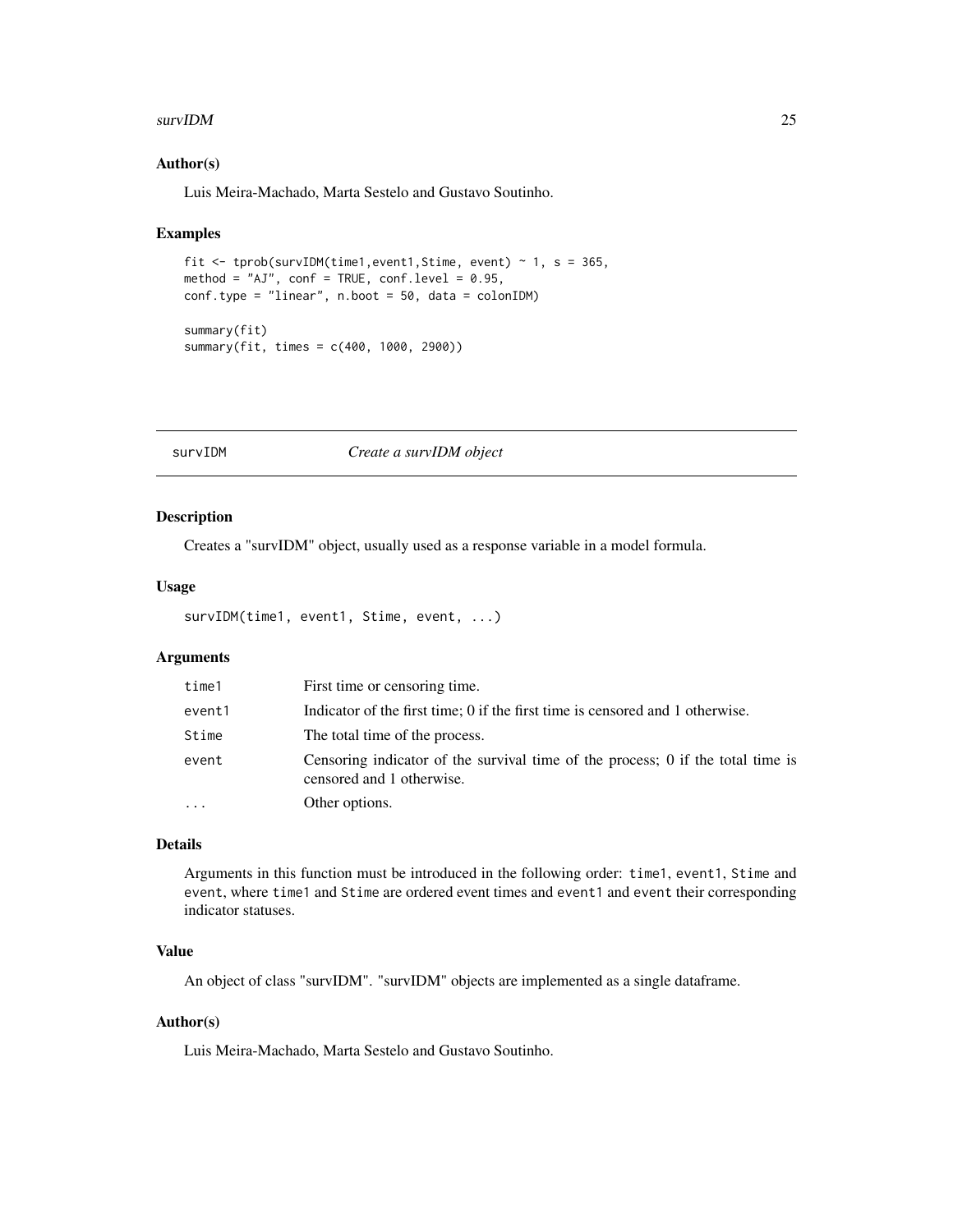# Examples

with(colonIDM, survIDM(time1, event1, Stime, event))

tprob *Nonparametric estimation of transition probabilities in the illnessdeath model*

# Description

This function is used to obtain nonparametric estimates of the transition probabilities in the illnessdeath model.

# Usage

```
tprob(formula, s, method = "AJ", conf = FALSE, conf.level = 0.95,
 conf.type = "linear", n.boot = 199, data, z.value, bw = "dpik",
 window = "gaussian", method.weights = "NW", cluster = FALSE,
 ncores = NULL, na.rm = TRUE)
```
# Arguments

| formula    | A formula object, which must have a survIDM object as the response on the<br>left of the $\sim$ operator and, if desired, a term on the right. The term may be<br>a qualitative or quantitative variable. Without covariates, the right hand side<br>should be $\sim$ 1.                                                                |
|------------|-----------------------------------------------------------------------------------------------------------------------------------------------------------------------------------------------------------------------------------------------------------------------------------------------------------------------------------------|
| S          | The first time for obtaining estimates for the transition probabilities. If missing,<br>$\alpha$ will be used.                                                                                                                                                                                                                          |
| method     | The method used to compute the transition probabilities. Possible options are<br>"AJ", "LIDA" "LM", "PLM", "LMAJ", "PLMAJ", "PAJ", "IPCW" and "breslow".<br>Defaults to "AJ". The "IPCW" method is recommended to obtain conditional<br>transition probabilities (i.e., with a quantitative term on the right hand side of<br>formula). |
| conf       | Provides pointwise confidence bands. Defaults to FALSE.                                                                                                                                                                                                                                                                                 |
| conf.level | Level of confidence. Defaults to $0.95$ (corresponding to $95\%$ ).                                                                                                                                                                                                                                                                     |
| conf.type  | Method to compute the confidence intervals. Transformation applied to compute<br>confidence intervals. Possible choices are "linear", "log", "log-log" and<br>"bootstrap". Default is "linear".                                                                                                                                         |
| n.boot     | The number of bootstrap replicates to compute the variance of the non-Markovian<br>estimator. Default is 199.                                                                                                                                                                                                                           |
| data       | A data.frame including at least four columns named time1, event1, Stime and<br>event, which correspond to disease free survival time, disease free survival in-<br>dicator, time to death or censoring, and death indicator, respectively.                                                                                              |
| z.value    | The value of the covariate on the right hand side of formula at which the transi-<br>tion probabilities are computed. For quantitative covariates, i.e. of class integer<br>and numeric.                                                                                                                                                |

<span id="page-25-0"></span>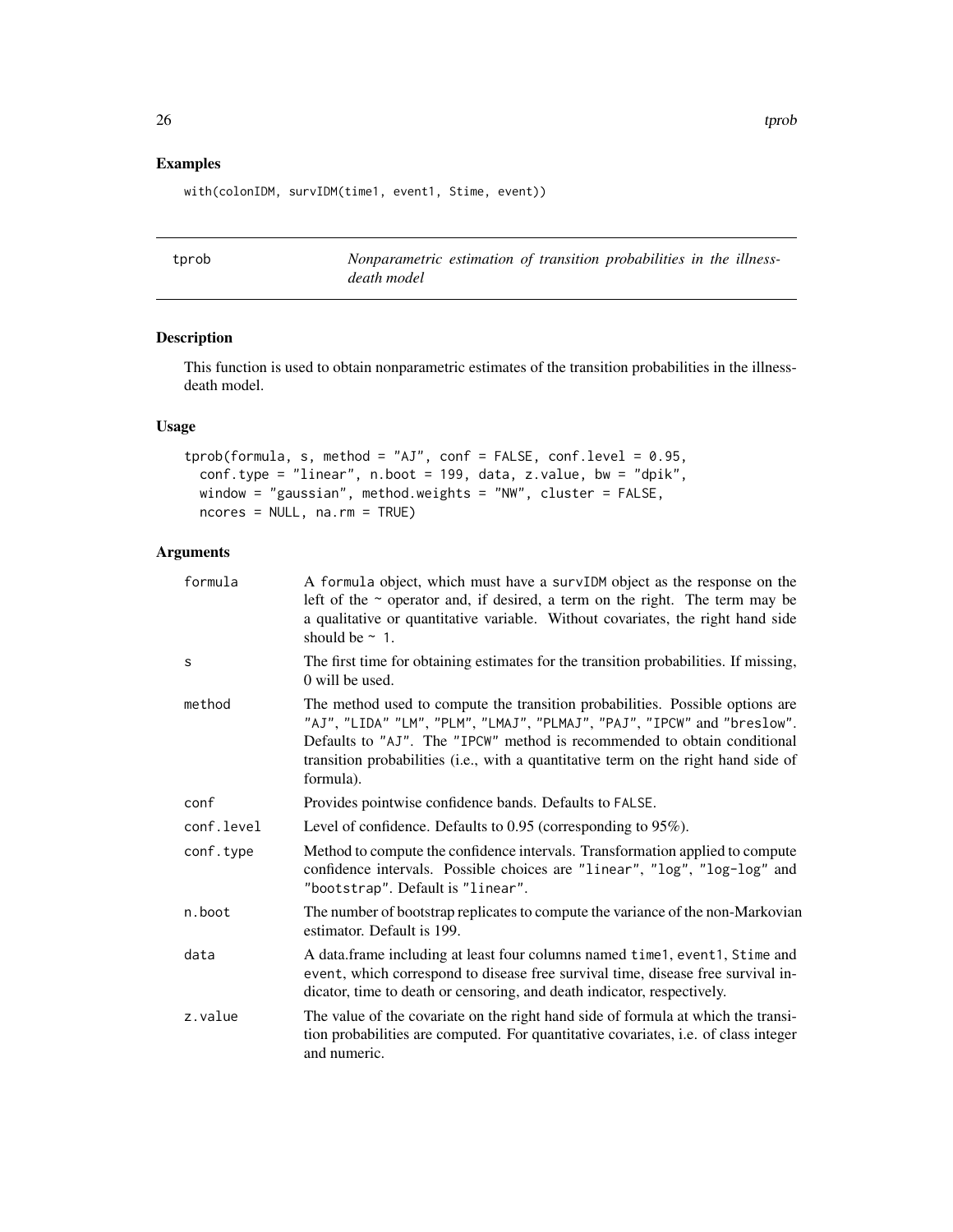| bw             | A single numeric value to compute a kernel density bandwidth. Use "dpik" for<br>the KernSmooth package based selector or "np" for the 'npudensbw' function<br>of the <b>np</b> package.                                                                                                                                                                                                                                                                                                                                                                 |
|----------------|---------------------------------------------------------------------------------------------------------------------------------------------------------------------------------------------------------------------------------------------------------------------------------------------------------------------------------------------------------------------------------------------------------------------------------------------------------------------------------------------------------------------------------------------------------|
| window         | A character string specifying the desired kernel. See details below for possible<br>options. Defaults to "gaussian" where the gaussian density kernel will be used.                                                                                                                                                                                                                                                                                                                                                                                     |
| method.weights | A character string specifying the desired weights method. Possible options are<br>"NW" for the Nadaraya-Watson weights and "LL" for local linear weights. De-<br>faults to "NW".                                                                                                                                                                                                                                                                                                                                                                        |
| cluster        | A logical value. If TRUE (default), the bootstrap procedure for the confidence in-<br>tervals is parallelized. Note that there are cases (e.g., a low number of bootstrap<br>repetitions) that R will gain in performance through serial computation. R takes<br>time to distribute tasks across the processors also it will need time for binding<br>them all together later on. Therefore, if the time for distributing and gathering<br>pieces together is greater than the time need for single-thread computing, it does<br>not worth parallelize. |
| ncores         | An integer value specifying the number of cores to be used in the parallelized<br>procedure. If NULL (default), the number of cores to be used is equal to the<br>number of cores of the machine - 1.                                                                                                                                                                                                                                                                                                                                                   |
| na.rm          | A logical value indicating whether NA values should be stripped in the compu-<br>tation.                                                                                                                                                                                                                                                                                                                                                                                                                                                                |

#### Details

Possible options for argument window are "gaussian", "epanechnikov", "tricube", "boxcar", "triangular", "quartic" or "cosine".

Possible methods are:

- AJ Aalen-Johansen estimator
- PAJ Presmoothed Aalen-Johansen estimator
- LIDA LIDA estimator
- LM Landmark approach estimator
- PLM Presmoothed Landmark approach estimator
- LMAJ Landmark approach Aalen-Johansen estimator
- PLDAJ Presmoothed Landmark approach Aalen-Johansen estimator
- tpIPCW Inverse Probability of Censoring Weighting for Transition Probabilities
- tpBreslow Breslow method

### Value

An object of class "survIDM" and one of the following five classes: "AJ", "LIDA", "LM", "PLM", "LMAJ", "PLMAJ", "PAJ", "tpIPCW" and "tpBreslow". Objects are implemented as a list with elements:

| est | data. frame with estimates of the transition probabilities.                |
|-----|----------------------------------------------------------------------------|
| СI  | data. frame with the confidence intervals of the transition probabilities. |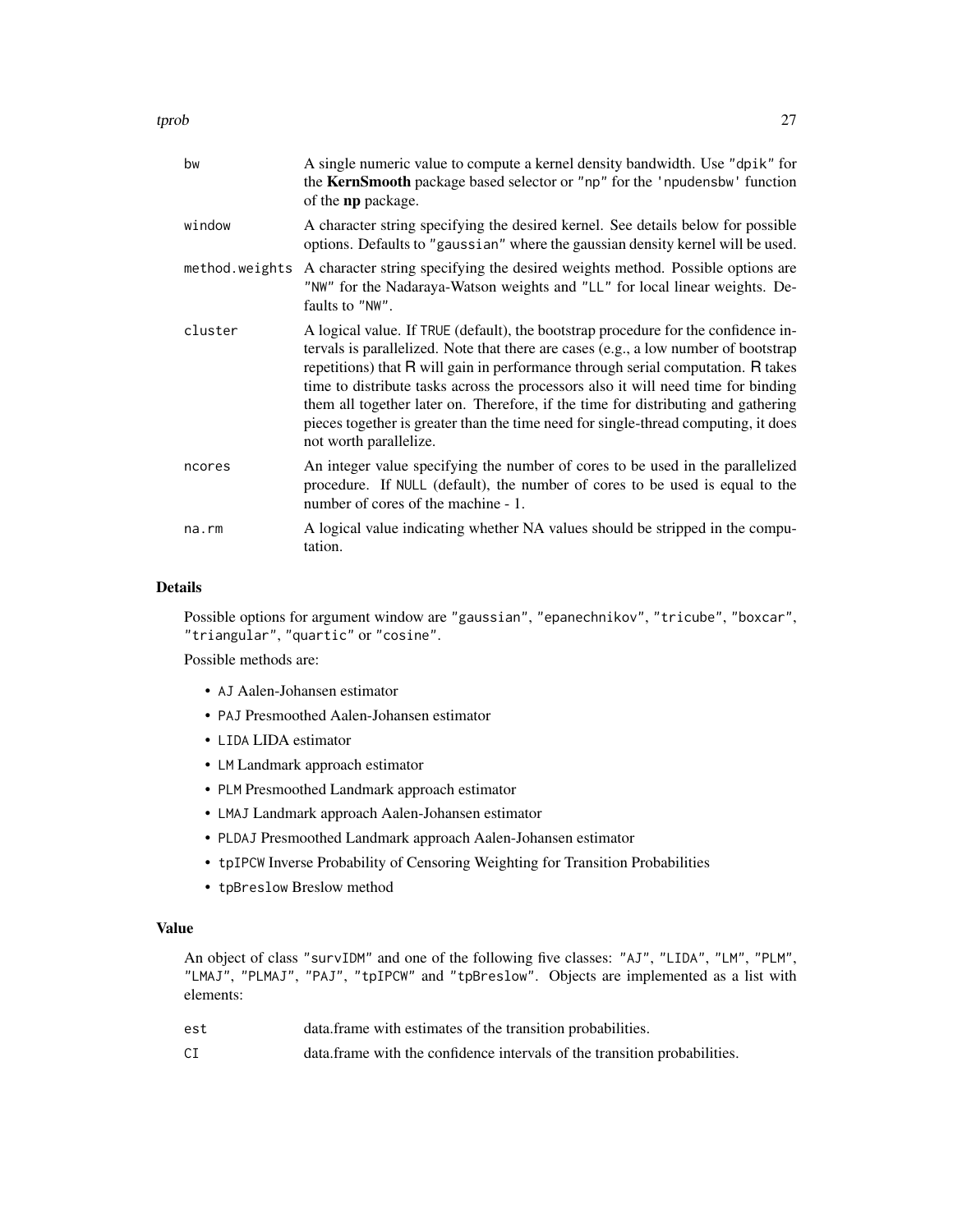| conf.level | Level of confidence.                                                                                                                              |
|------------|---------------------------------------------------------------------------------------------------------------------------------------------------|
| S          | The first time for obtaining estimates for the transition probabilities.                                                                          |
| t          | The time for obtaining the estimates of transition probabilities.                                                                                 |
| conf       | logical; if FALSE (default) the pointwise confidence bands are not given.                                                                         |
| conf.type  | Type of the confidence interval.                                                                                                                  |
| callp      | The expression of the estimated probability.                                                                                                      |
| Nlevels    | The number of levels of the covariate. Provides important information when the<br>covariate at the right hand side of formula is of class factor. |
| levels     | The levels of the qualitative covariate (if it is of class factor) on the right hand<br>side of formula.                                          |
| formula    | A formula object.                                                                                                                                 |
| call       | A call object.                                                                                                                                    |

# Author(s)

Luis Meira-Machado, Marta Sestelo and Gustavo Soutinho.

#### References

Aalen O. O., Johansen S. (1978) An Empirical Transition Matrix for Nonhomogeneous Markov Chains Based on Censored Observations. Scandinavian Journal of Statistics 5(3), 141–150.

Meira-Machado L. F., de Una-Alvarez J. and Cadarso-Suarez C. (2006). Nonparametric estimation of transition probabilities in a non-Markov illness-death model. Lifetime Data Anal 12(3), 325–344.

de Una-Alvarez J. and Meira-Machado L. (2015). Nonparametric estimation of transition probabilities in a non-Markov illness-death model: a comparative study. Biometrics 71, 364–375.

# Examples

```
# Aalen-Johansen
res <- tprob(survIDM(time1, event1, Stime, event) ~ 1, s = 0, method = "AJ",
conf = FALSE, data = colonIDM)
summary(res, time=365*1:6)
plot(res)
# Transition Probabilities Pij(t)=Pij(365,t)
# LIDA
res1 \le tprob(survIDM(time1, event1, Stime, event) \sim 1, s = 365,
             method = "LIDA", conf = FALSE, data = colonIDM)
summary(res1, time = 365*1:6)
plot(res1)
plot(res1, trans = "01", ylim = c(0, 0.15))# Landmark (LM)
res2 <- tprob(survIDM(time1, event1, Stime, event) \sim 1, s = 365,
              method = "LM", conf = FALSE, data = colonIDM)
summary(res2, time = 365*1:6)
plot(res2)
# Presmoothed LM
```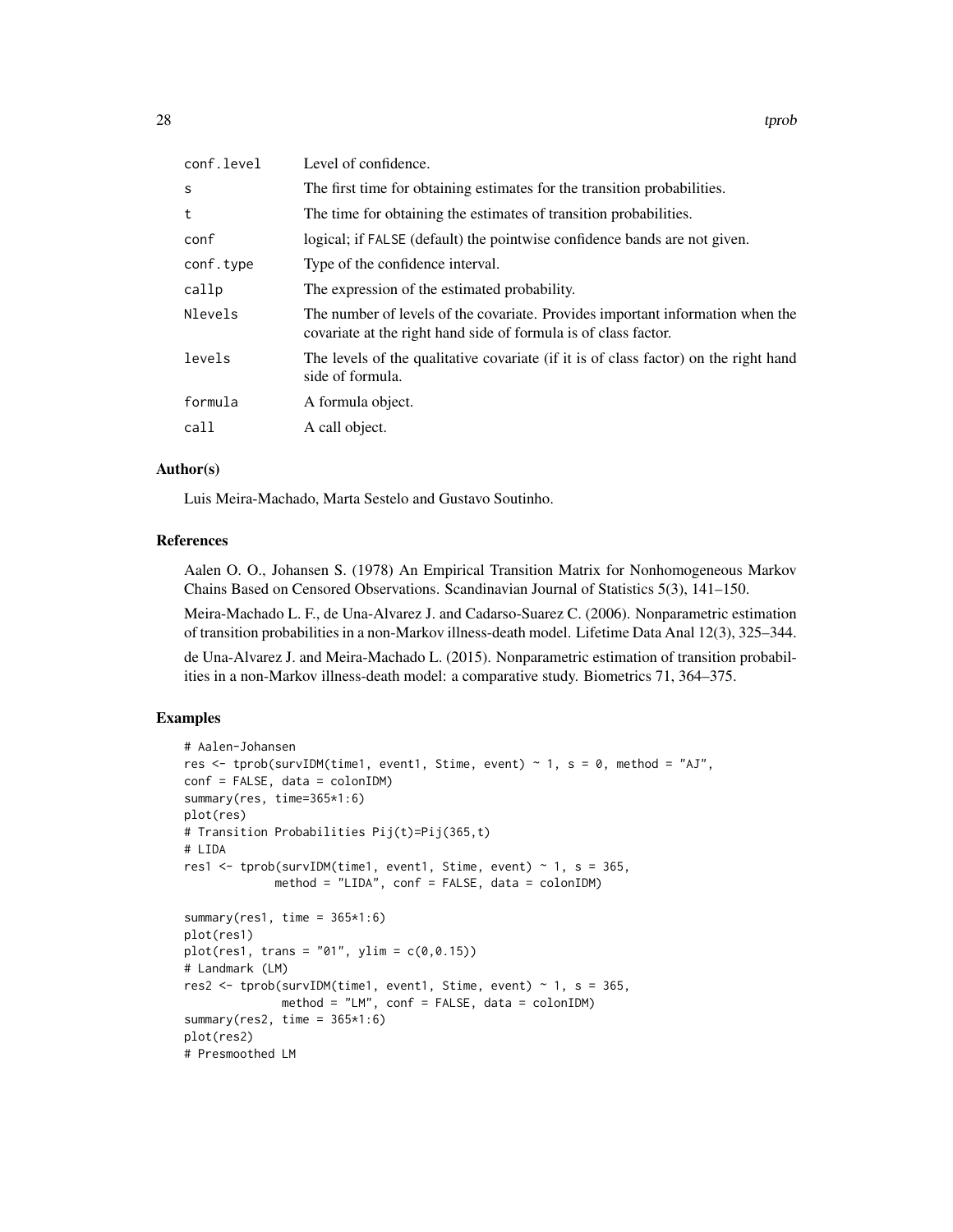```
res3 \le tprob(survIDM(time1, event1, Stime, event) \sim 1, s = 365,
              method = "PLM", conf = FALSE, data = colonIDM)
summary(res3, time = 365*1:6)
plot(res3)
# Conditional transition probabilities
# With factor
res4 <- tprob(survIDM(time1, event1, Stime, event) ~ factor(sex), s = 365,
              method = "AJ", conf = FALSE, data = colonIDM)
summary(res4, time = 365*1:6)
plot(res4, trans = "02", ylim = c(0, 0.5))res5 <- tprob(survIDM(time1, event1, Stime, event) ~ rx, s = 365,
              method = "breslow", z.value = 'Lev', conf = FALSE, data = colonIDM)
summary(res5, time = 365*1:6)
plot(res5, trans = "02", ylim = c(0, 0.5))## Not run: # with continuous covariate (IPCW and Breslow Method)
res6 \le tprob(survIDM(time1, event1, Stime, event) \sim age, s = 365,
              method = "IPCW", z.value = 48, conf = FALSE, data = colonIDM,
             bw = "dpik", window = "gaussian", method.weights = "NW")
summary(res6, time = 365*1:6)
plot(res6)
#res7 <- tprob(survIDM(time1, event1, Stime, event) ~ age, s =365,
# method = "breslow", z.value = 60, conf = FALSE,
# data = colonIDM)
summary(res7, time = 365*1:6)
plot(res7)
res8 <- tprob(survIDM(time1, event1, Stime, event) ~ age, s =365,
              method = "breslow", conf.type = 'bootstrap', n.boot = 2,
              z.values = 60, conf = TRUE, data = colonIDM)
summary(res8, time = 365*1:6)
plot(res8)
res9 \le tprob(survIDM(time1, event1, Stime, event) \sim rx, s =365,
              method = "breslow", conf.type='bootstrap',
              conf = TRUE, data =colonIDM)
summary(res9, time = 365*1:6)
plot(res9, trans = "02", ylim = c(0, 0.5))
# more than a covariate (Breslow Method)
res10 <- tprob(survIDM(time1, event1, Stime, event) ~ nodes + factor(rx),
s = 365, method = "breslow", conf = TRUE, data =colonIDM)
summary(res10,t = 365*1:5)
plot(res10)
res11 <- tprob(survIDM(time1, event1, Stime, event) ~ nodes + factor(rx),
s = 365, method = "breslow", z.value = c(10, 'Obs'), conf = TRUE,
data = colonIDM)
summary(res11,t = 365*1:5)
plot(res11)
# more than a covariate for Non Linear Models (Breslow Method)
res12 <- tprob(survIDM(time1, event1, Stime, event) ~ pspline(age) + nodes +
factor(rx), s = 365, method = "breslow", conf = TRUE, data = colonIDM)
summary(res12, t = 365*1:5)
plot(res12)
# Confidence intervals
res13 <- tprob(survIDM(time1, event1, Stime, event) \sim 1, s = 365,
               method = "AJ", conf = TRUE, n.boot = 5, conf.level = 0.95,
```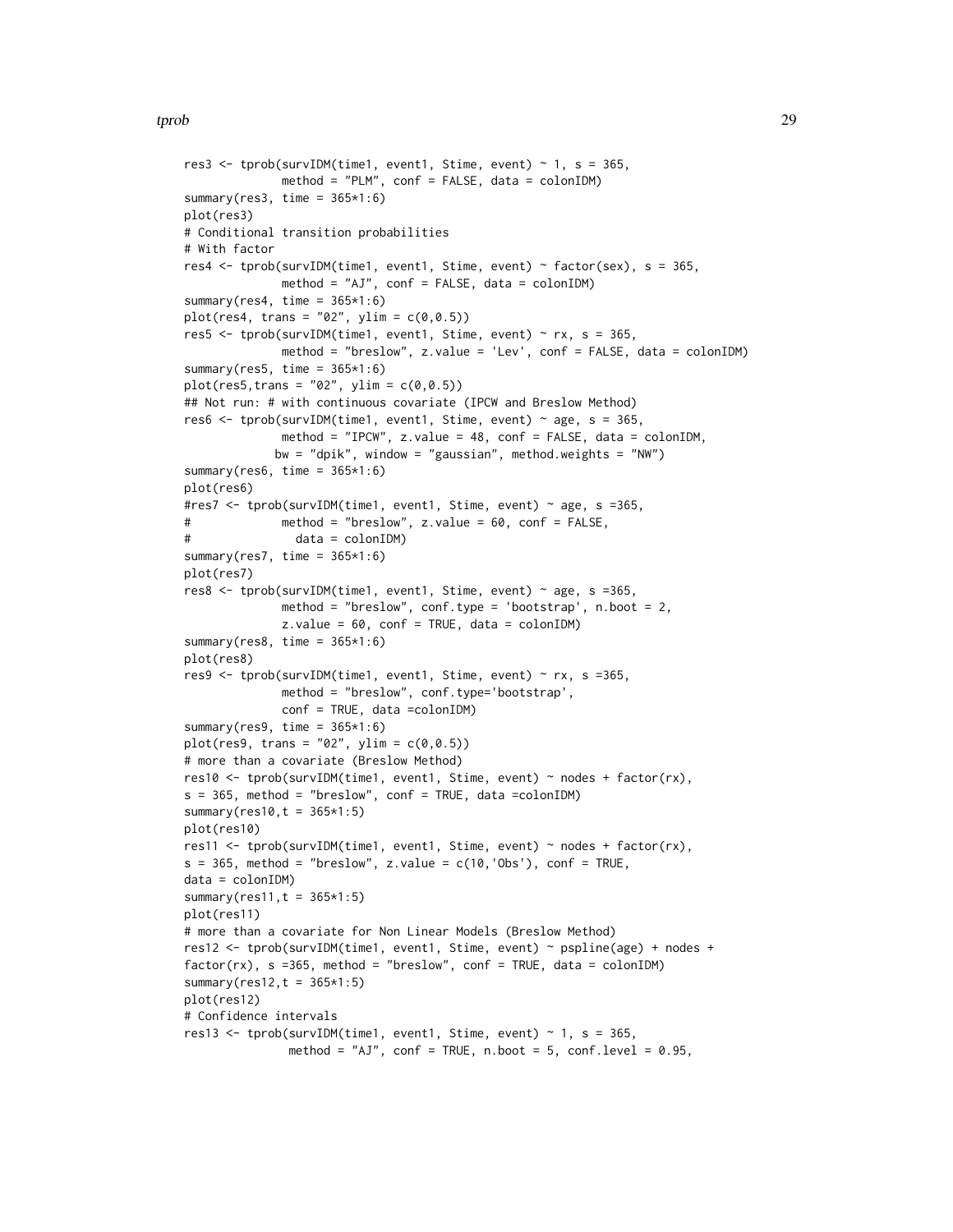```
conf.type = "log", data = colonIDM)
summary(res13, time=365*1:7)
plot(res13)
res14 <- tprob(survIDM(time1, event1, Stime, event) ~ pspline(age) + nodes +
factor(rx), s =365, method = "breslow", conf.type = 'bootstrap', conf = TRUE,
conf. level = 0.95, data = colonIDM)summary(res14,t = 365*1:5)
plot(res14)
```

```
## End(Not run)
```